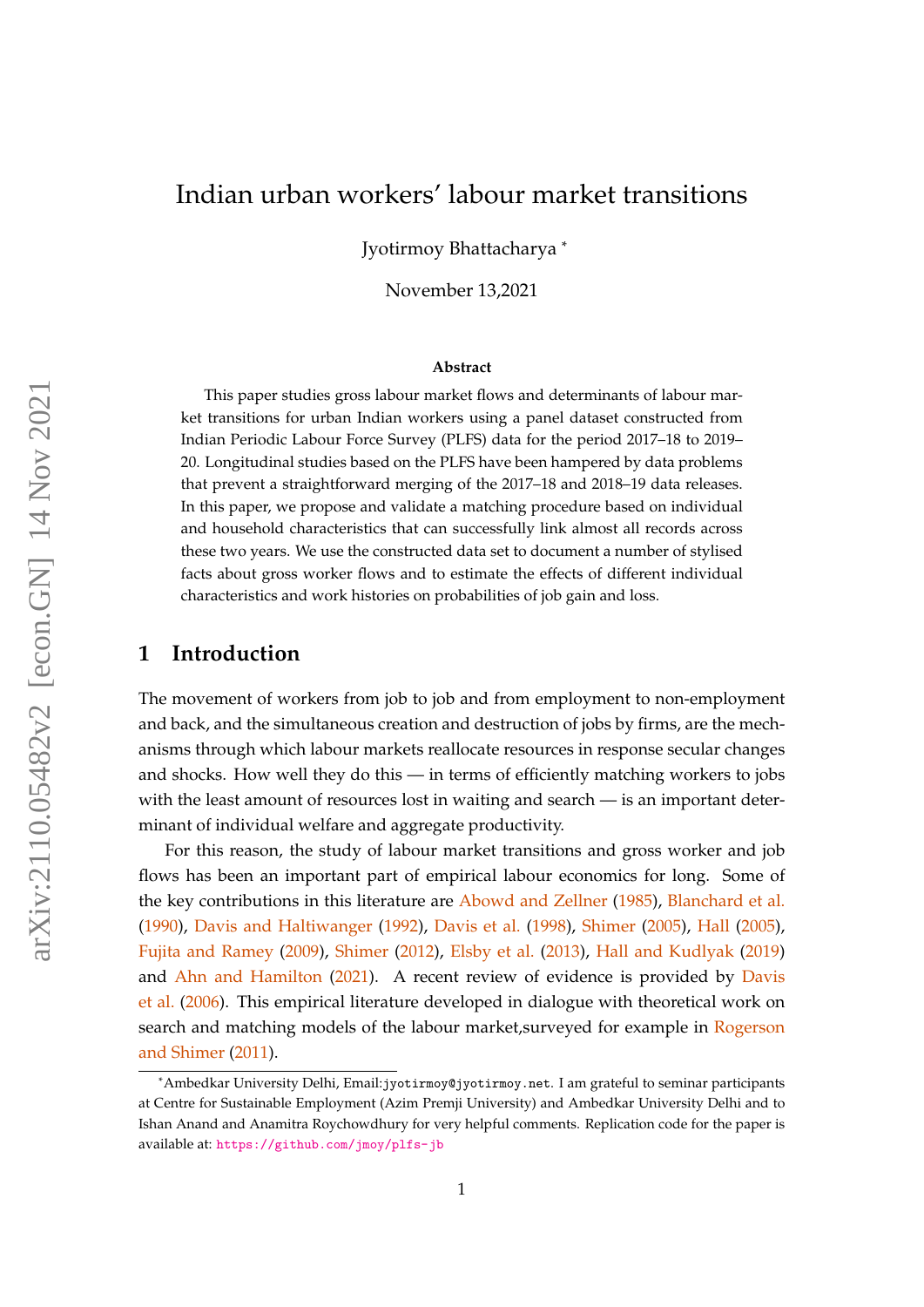The picture of the labour market that emerges from these studies is one of a constant churning in which firms create and destroy jobs in response to growth or shrinkage in their activity and workers move from job to joblessness and other jobs either because their old job has been destroyed, or because of individual-level shocks, or in hopes of better opportunities. The changes observed in aggregate employment rates are just the small net surface result of this incessant process of reallocations at the microeconomic level. The wealth of empirical evidence on these flows that has been available for developed economies informs current research on the business cycle behaviour of the labour market and the normative and welfare impacts of different labour market institutions and policies.

Unfortunately, for long it was not possible to study these processes for the Indian economy because of the unavailability of any sources of panel data on workers. However, in just the last couple of years, such data has finally become available in the form of the official Periodic Labour Force Survey (PLFS) conducted by the Indian National Sample Survey Office (NSSO) as well as the private Consumer Pyramids Household Survey (CPHS) of the Centre for Monitoring Indian Economy(CMIE).

The present study is part of the emerging literature that uses these sources to study labour market transitions in India. We use data from all three available annual microdata releases of the PLFS, viz. from 2017–18, 2018–19 and 2019–20, to look at gross worker flows for urban India. The paper is restricted to urban workers since the PLFS has a panel structure only for urban workers.

We begin by constructing a combined panel dataset from the three annual data releases. This is a non-trivial task because of an undocumented change in sampling unit identifiers that makes it impossible to use the provided household and individual identifiers to merge the data from the 2017–18 and 2018–19 files. This is perhaps the reason why PLFS data has not been used much for longitudinal studies so far. We overcome this difficulty by developing a matching procedure based on individual and household characteristics that can match records between these two files with a high degree of accuracy. This procedure is described in section [3.3.](#page-5-0)

In section [4](#page-8-0) we use this constructed dataset to compute gross flow rates across different labour market states and record a set of stylised facts that emerge. These facts mostly match what is observed in the case of other countries, but with some specificities as well, the most important being a large difference between the patterns for men and women and the existence of large flows between salaried employment, casual employment and self-employment.

Section [5](#page-12-0) documents large differences in gross flow rates between different industries, different forms of employment and different states (provinces). It finds that while most of the differences between states can be explained by differences in the composition of economic activity, there still exists for some states an unexplained state-specific effect.

Finally, section [6](#page-17-0) looks at the determinants of job gains and losses at the individual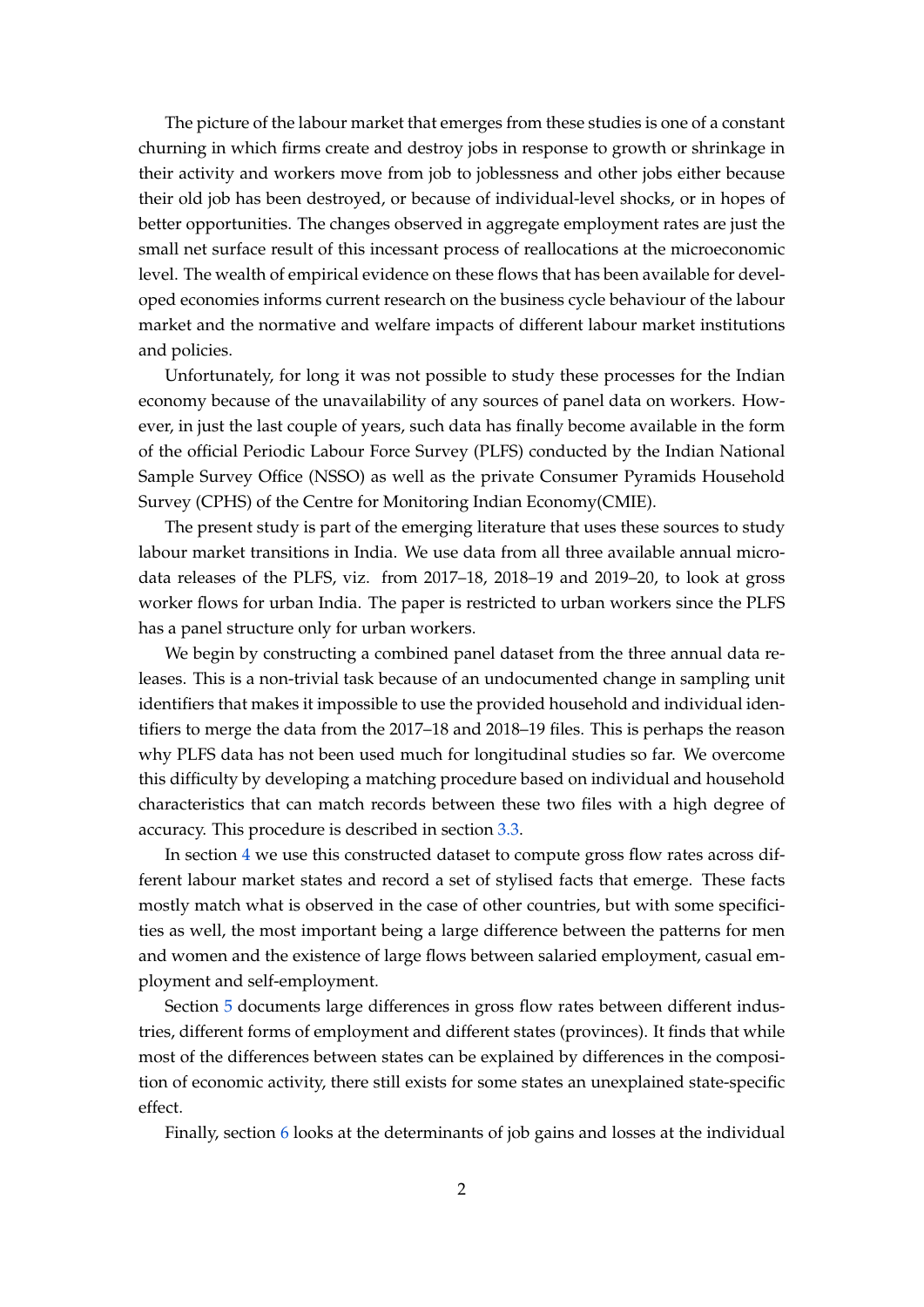level. The results once again show a vast difference between men and women in the probabilities of job gains and losses and in the impact of marriage and child-bearing on these probabilities. The results also show differences in labour market outcomes by age and level of education and a significant impact of employment histories on transition probabilities.

### **2 Related work**

As we have mentioned, due to the paucity of data, there is very limited prior research on gross flows in Indian labour markets.

[Sarkar et al.](#page-23-3) [\(2019\)](#page-23-3) used Indian Human Development Survey (IHDS) panel data from 2005 and 2012 to look at labour market transitions of Indian women in the context of the debate around the low and decreasing Labour Force Participation Rate (LFPR) of Indian women. They found that women have higher exit probabilities from and lower entry probability into employment compared to men. They also studied different determinants of entry and exit. The key limitation of their paper, imposed by their data source, was the long gap of seven years between the two observations. As a result they faced serious attrition problems with 20% of women in the 2005 sample not being present in the 2012 sample. Also, they could not observe labour market movements at higher frequencies, which we find to be significant.

[Deshpande and Singh](#page-22-10) [\(2021\)](#page-22-10) use Consumer Pyramids Households Survey data from 2016–2019 to look at women's labour market transitions, once again in the context of the women's LFPR debate. The panel design of the CPHS allows them to track individuals over the entire study period and one of their key findings, corroborated by the present study, is that the low cross-sectional labour participation rate of women does not truly capture the work histories of women. They find large gross movements of women into and out of work at a quarterly frequency. Though the the average crosssectional labour force-participation rate of women was only 14.6% in their data, the percentage of women who were observed to be employed at least once in the entire study period was much higher at 44%.

The paper closest to the present one is that of [Menon and Nath](#page-23-4) [\(2021\)](#page-23-4) who look at urban labour market transitions and gross flows using the same Periodic Labour Force Survey data that we use . However they only work with the 2017–18 and 2018–19 data releases and do not address the coding change between these two data releases. They are therefore forced to split worker histories at the boundary of these two years. From each year, they consider only one panel — that which started in the first quarter in that year — and only look at transitions at an annual frequency. They also look at only three broad labour market states — employment, unemployment and non-participation. In contrast our recoding algorithm allows us to merge data from 2017–18 and 2018–19 files, which we further combine with the 2019-20 files to create one combined data set that includes all the PLFS data released so far. As a result we work with much larger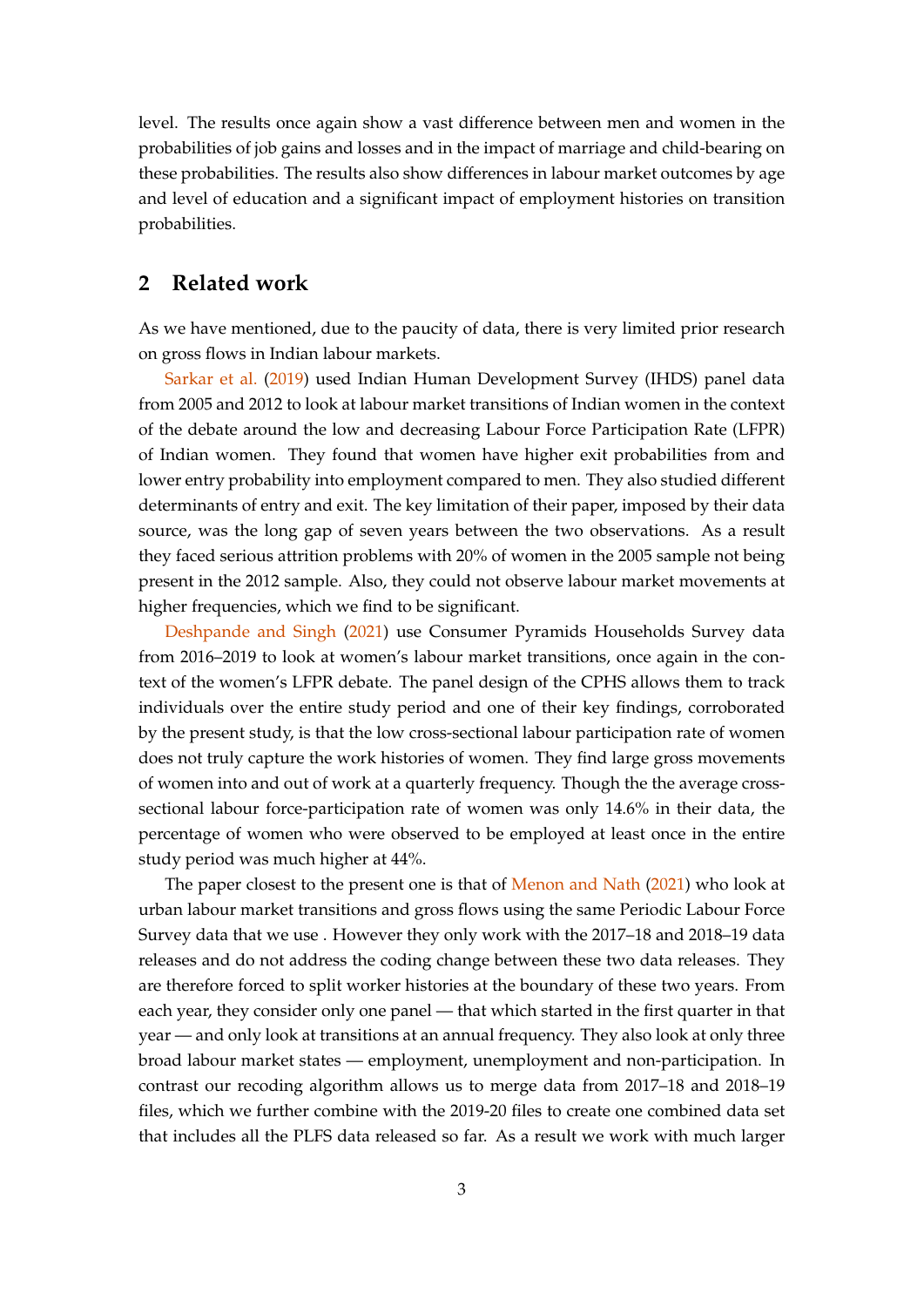sample sizes. We look at all the panels and calculate transition rates at a quarterly frequency with a finer set of labour market states which distinguishes between salaried work, casual work and self-employment. As a result we are able to pick out gross flows at a higher granularity that brings out more clearly the dynamic nature of the urban Indian labour market.

### **3 Data**

#### **3.1 Survey design**

The Periodic Labour Force Survey (PLFS) is a quarterly survey on employment issues conducted by the National Sample Survey Office (NSSO) of the Government of India. Started in 2017-18, it replaces the earlier quinquennial employment-unemployment surveys of the NSSO. Annual reports and microdata for the survey are published in a July-June cycle. So far data has been released for the years 2017–18, 2018–19 and 2019–20. The design of the survey is documented in [NSSO](#page-23-5) [\(2016\)](#page-23-5).

The PLFS covers both rural and urban areas. In urban areas it has a rotational panel design, with a new panel starting every quarter and being visited for four successive quarters. This is the first official household survey in India with a panel structure and the primary aim of this paper is to use this structure to study transition processes in the labour market that cannot be captured by purely cross-sectional data. Since rural households are visited only once, this paper is restricted to urban households.

The PLFS is a stratified, multi-stage survey. We describe the sample design only for the urban areas. The first-stage units (FSUs) are urban blocks from the Urban Frame Survey of the NSSO. This sampling frame changes every two years, so in the period of our study one sampling frame is used for 2017–18 and 2018–19 and another for 2019–20.

Table [1](#page-4-0) gives the number of households in each panel visited in each quarter. The staggered pattern of the table demonstrates the rotating nature of the panels. The table starts with 2017-Q3 since the PLFS follows a July-June cycle. Following the official PLFS documentation, the panels are identified as *Pij* where *i* refers to the sampling frame used and *j* to the serial number of the panel.

The broad outline of the survey design is as follows. A first stage of stratification is carried out by dividing towns and cities on the basis of population. From these strata, blocks, which are the first-stage units, are selected using probability proportional to size with replacement. Larger blocks are divided into sub-blocks and only two sub-blocks are selected from thse blocks for further sampling.

Households in blocks are stratified on the basis of the general education level of their members. From these second-stage strata households are selected for panels on the basis of simple random sampling without replacement.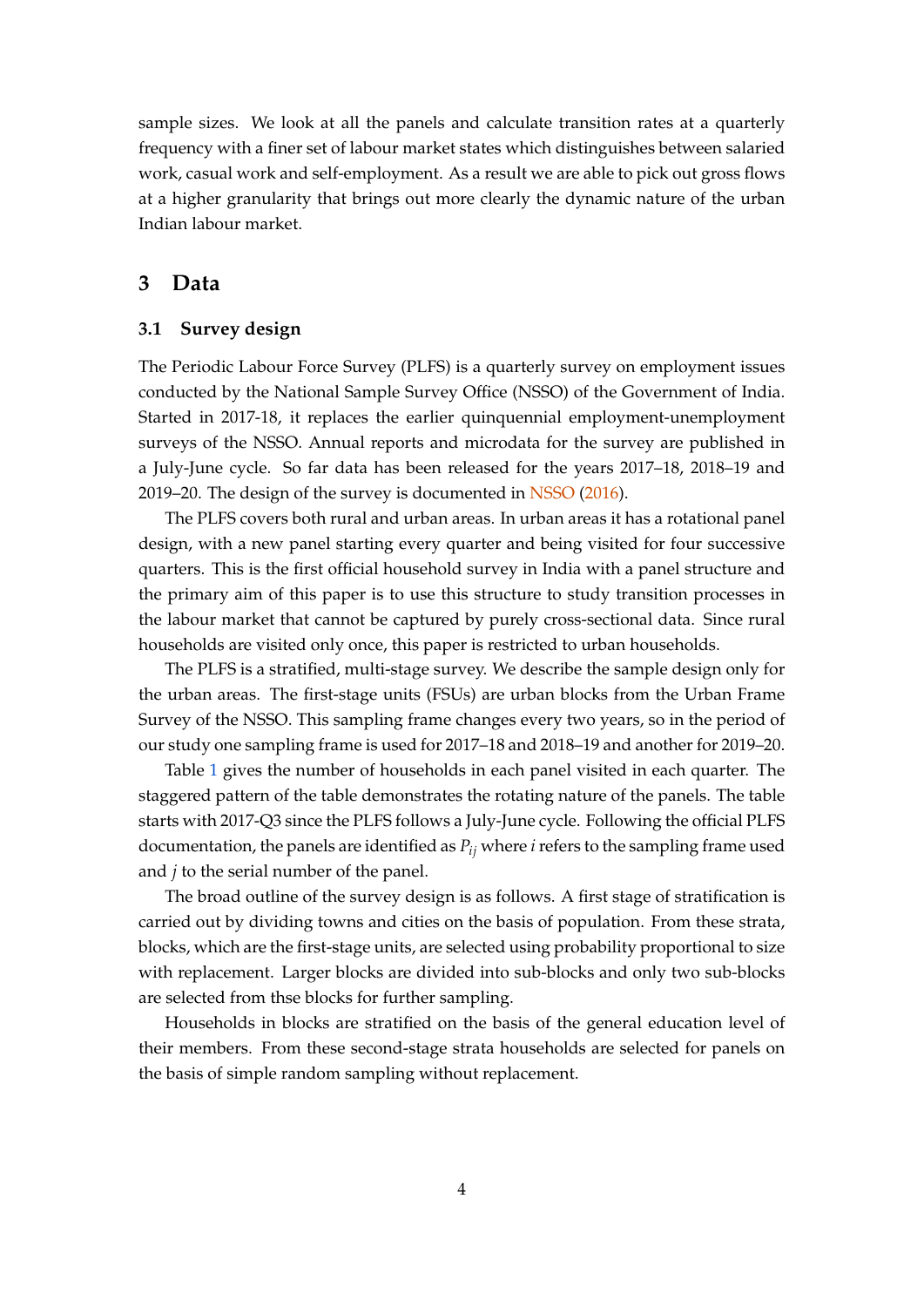| No. of households visited (thousands) |                  |                 |                 |                 |                 |                 |                 |                 |                 |                 |
|---------------------------------------|------------------|-----------------|-----------------|-----------------|-----------------|-----------------|-----------------|-----------------|-----------------|-----------------|
|                                       | Panel identifier |                 |                 |                 |                 |                 |                 |                 |                 |                 |
| Year-Quarter                          | P <sub>11</sub>  | P <sub>12</sub> | P <sub>13</sub> | P <sub>14</sub> | P <sub>15</sub> | P <sub>16</sub> | P <sub>17</sub> | P <sub>18</sub> | P <sub>21</sub> | P <sub>22</sub> |
| 2017-Q3                               | 11.4             |                 |                 |                 |                 |                 |                 |                 |                 |                 |
| 2017-Q4                               | 11.1             | 11.5            |                 |                 |                 |                 |                 |                 |                 |                 |
| 2018-Q1                               | 11.0             | 11.2            | 11.5            |                 |                 |                 |                 |                 |                 |                 |
| 2018-Q2                               | 10.8             | 11.0            | 11.2            | 11.5            |                 |                 |                 |                 |                 |                 |
| 2018-Q3                               |                  | 11.0            | 11.1            | 11.3            | 11.5            |                 |                 |                 |                 |                 |
| 2018-Q4                               |                  |                 | 11.1            | 11.1            | 11.3            | 11.5            |                 |                 |                 |                 |
| 2019-Q1                               |                  |                 |                 | 11.0            | 11.2            | 11.3            | 11.4            |                 |                 |                 |
| 2019-Q2                               |                  |                 |                 |                 | 11.2            | 11.3            | 11.4            | 11.1            |                 |                 |
| 2019-Q3                               |                  |                 |                 |                 |                 | 10.9            | 10.9            | 10.8            | 11.4            |                 |
| 2019-Q4                               |                  |                 |                 |                 |                 |                 | 11.3            | 11.1            | 11.3            | 11.5            |

<span id="page-4-0"></span>Table 1: Number of households visited in each panel in each quarter

### <span id="page-4-2"></span>**3.2 Initial validation**

We merge the data files for all the three years and run the following validation checks to ensure that distinct households or persons are not merged together due to data errors in the original data.

- 1. The religion and social group of the household should not have changed.
- 2. The size of the household should not have changed by more than 3.
- 3. A person's gender and relation to the head of the household should not have changed.
- 4. A person's age should not have changed by more than 4 years.<sup>[1](#page-4-1)</sup>

While some of these variables can in fact change for households and persons, the frequency of such changes is rare enough that most reported changes are likely to be due to data errors. We therefore remove all the records of households which fail any of these tests, removing the records of the entire household in case any of its members fails any of the person-level tests. 634 households are removed from the sample as a result.

<span id="page-4-1"></span><sup>&</sup>lt;sup>1</sup>Given that each person is follwed over four quarters, age in years should not change by more than 1. However, examination of the reported age distribution shows significant bunching around multiples of 2 and 5 which suggests imprecise reporting of age. Since the purpose of this step is only to prevent incorrect linking, we keep a wider acceptance range for reported age.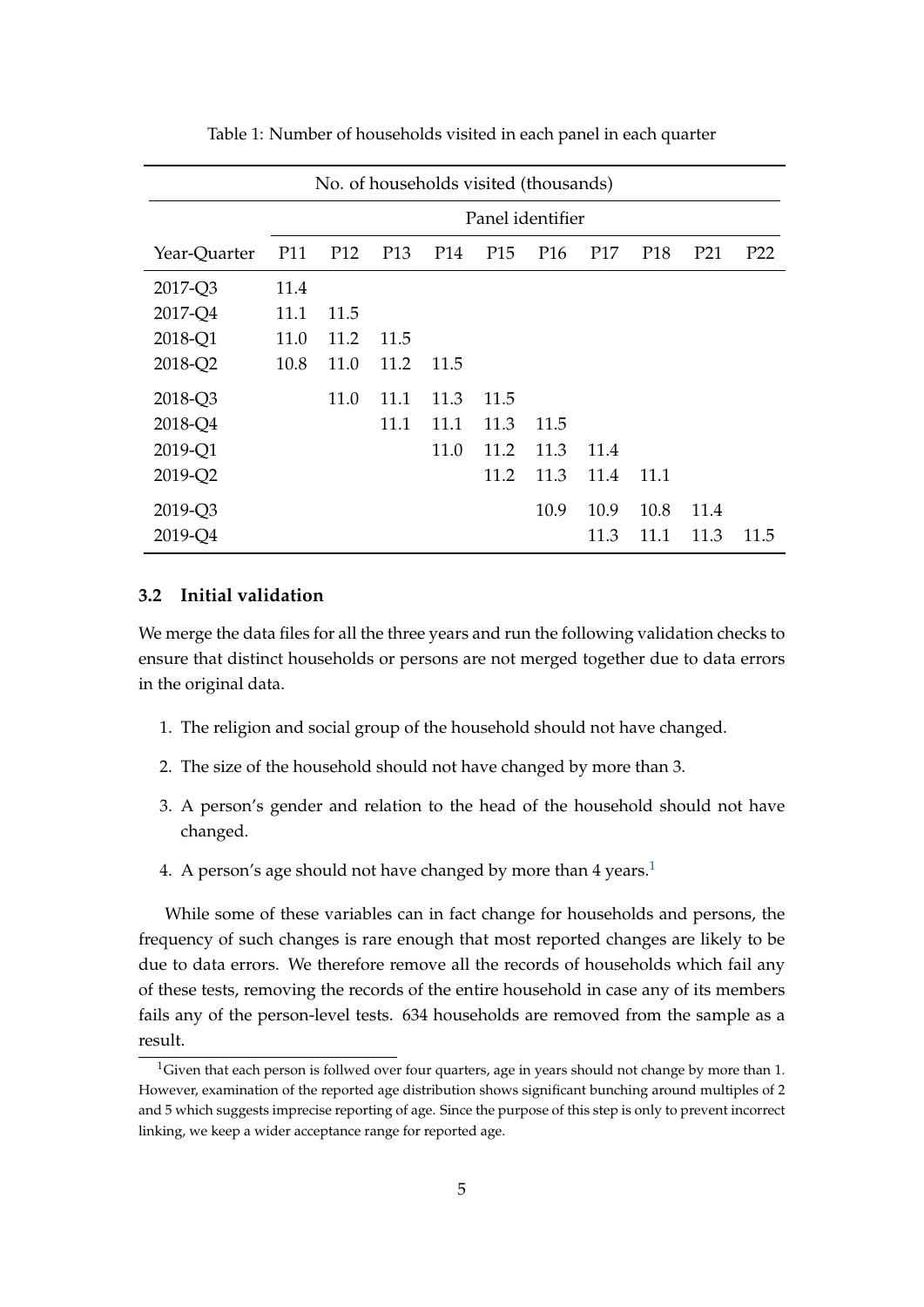#### <span id="page-5-0"></span>**3.3 Constructing the panel dataset**

In the microdata files, each household is supposed to be uniquely identified by the combination of panel number, first-stage unit (FSU) number, sub-block number, second stage stratum number and sample household number. Each person within a household has a person number which remains the same across visits. In principle this should lead to a simple linking of households and individuals across different years' microdata files. However, a number of problems emerge in actually carrying out this process using the files provided by the NSSO. These data issues have also been documented by [Menon](#page-23-4) [and Nath](#page-23-4) [\(2021\)](#page-23-4) and [Abdul-Razak and Sahoo](#page-22-11) [\(2021\)](#page-22-11).

First, the panel identifier is not provided in the released data. We work around this by inferring panel numbers on the basis of the documented panel schedule, visit number and the year and quarter of the visit.

Second, in the 2017–18 revisit file for persons, the quarter numbers are recorded as 3, 4 or 5 instead of the expected 2, 3 and 4. Tabulating the visit numbers against the quarter numbers shows no third visits in the reported quarter 3 and no fourth visits in the reported quarter 4. Thus the most plausible explanation is that quarter 2 has been incorrectly coded as quarter 3 and so on. We correct the records with this assumption.

The third, and gravest, difficulty is that an entirely different sets of first-stage unit (FSU) numbers are used in the 2017–18 and the 2018–19 data releases even though both years are supposed to use the same sampling frame. This change is not explained in the PLFS documentation. Because of this change it is not possible to directly link data across these two years.

We develop a matching procedure to overcome this problem. We consider the development of this procedure to be a major contribution of this paper since in the absence of such a procedure it would be impossible to link together panels that began in 2017-18 and were continued into 2018-19. For these panels we would lose the opportunity to track households over the entire four-quarter span of observation.

Our procedure is based on the hypothesis, eventually confirmed, that the change in the FSU number is a simple renumbering and not a reorganization of the FSU and that within the renumbered FSUs the sub-block serial number, second-stage stratum number and sample household numbers still point to the same household.

For each state/union territory (province) and district we consider all possible (FSU number in 2017–18, FSU number in 2018–19) pairs as renumbering candidates. For each such pair we compare households identified by the same sub-block, second-stage stratum and household number and count households of size greater than two that have matching panel number, religion and social group and whose corresponding members have the same sex, relation to the head of the household and general education level. The number of households which successfully match on these criteria becomes the score of the candidate renumbering pair. We exclude households of size one or two to avoid spurious matches. The variables on which we match, specially the general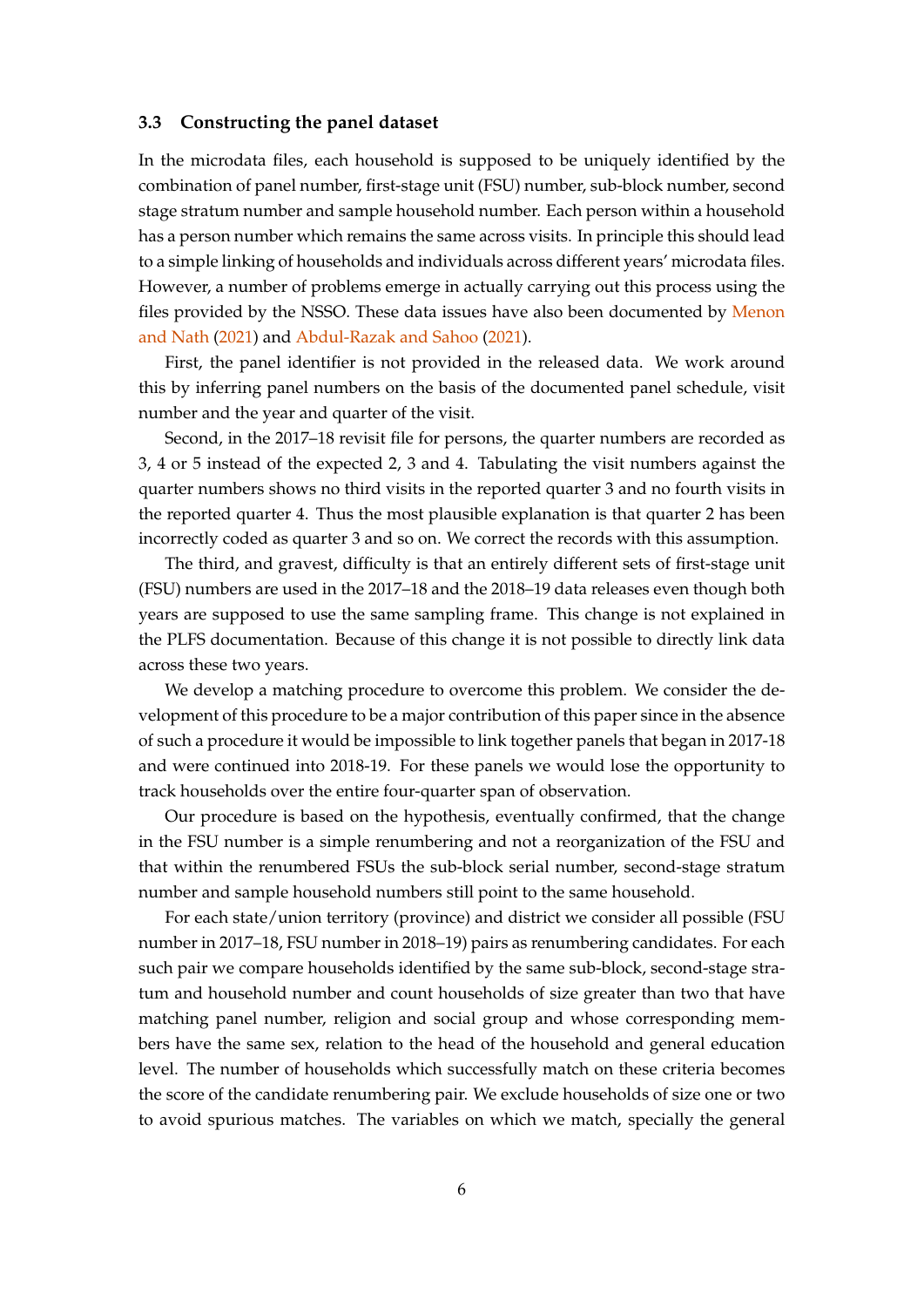education level, could presumably change over time, but the proportion of genuinely matching households with such changes is likely to be very small at a quarterly frequency. To minimize the possibility of genuine changes causing failed matches, we consider for each household only the last visit in 2017–18 and the first visit in 2018–19.

For each FSU number in 2017-18 we pick the FSU number in 2018-19 with the highest score obtained in the previous step as the best match. In case a 2018–19 FSU number is selected as the best match for more than one 2017–18 FSU number we drop all the pairs involved.

At the end of this process we are able to find best matches for 4272 out of the 4320 FSUs from 2017–18 that were to be revisited in 2018–19.

To check on the quality of this mapping we use it to rewrite all the FSU numbers in the 2017–18 data and rerun the validation tests from section [3.2.](#page-4-2) Only 62 out of 34,452 households that were to be matched fail these validation tests. This confirms our hypothesis that FSU were renumbered and not reorganized and demonstrates the procedure's success in inferring that renumbering.

Note that it is appropriate to validate the procedure by comparing variables like religion or relation to head which were used in the scoring function for FSU renumbering candidate pairs. This is because the validation is run on the entire set of households and not just on the set of matching households which were used for the scoring. Had we been mistaken in our assumption that the FSUs had only been renumbered and not reorganized or had we not correctly inferred the renumbering, the set of matching households would be very small during the scoring stage and subsequently linking all the other households using the FSU renumbering inferred would have led to a large number of households failing the validation tests.

As a further check on this procedure we run it on the 2018-19 and 2019-20 data sets in which no change in FSU numbers actually occurred. Our procedure correctly matches each FSU number in 2018-19 to itself in 2019-20, further confirming its validity.

The rest of this paper uses the data set with the 2017–18 FSU numbers replaced by the inferred 2018–19 renumbering. Households belonging the the few FSUs which could not be matched as taken as attrited at the end of 2017-18.

### **3.4 Age group and study period**

All our analyses are restricted to individuals in the working age group of 15 to 65 years.

We only use data from 2017-Q3 to 2019-Q4 in order to exclude the impact of the COVID pandemic.

#### **3.5 Employment status**

The PLFS collects information regarding employment status for three different reference periods—the usual principal/subsidiary status with a reference period of 365 days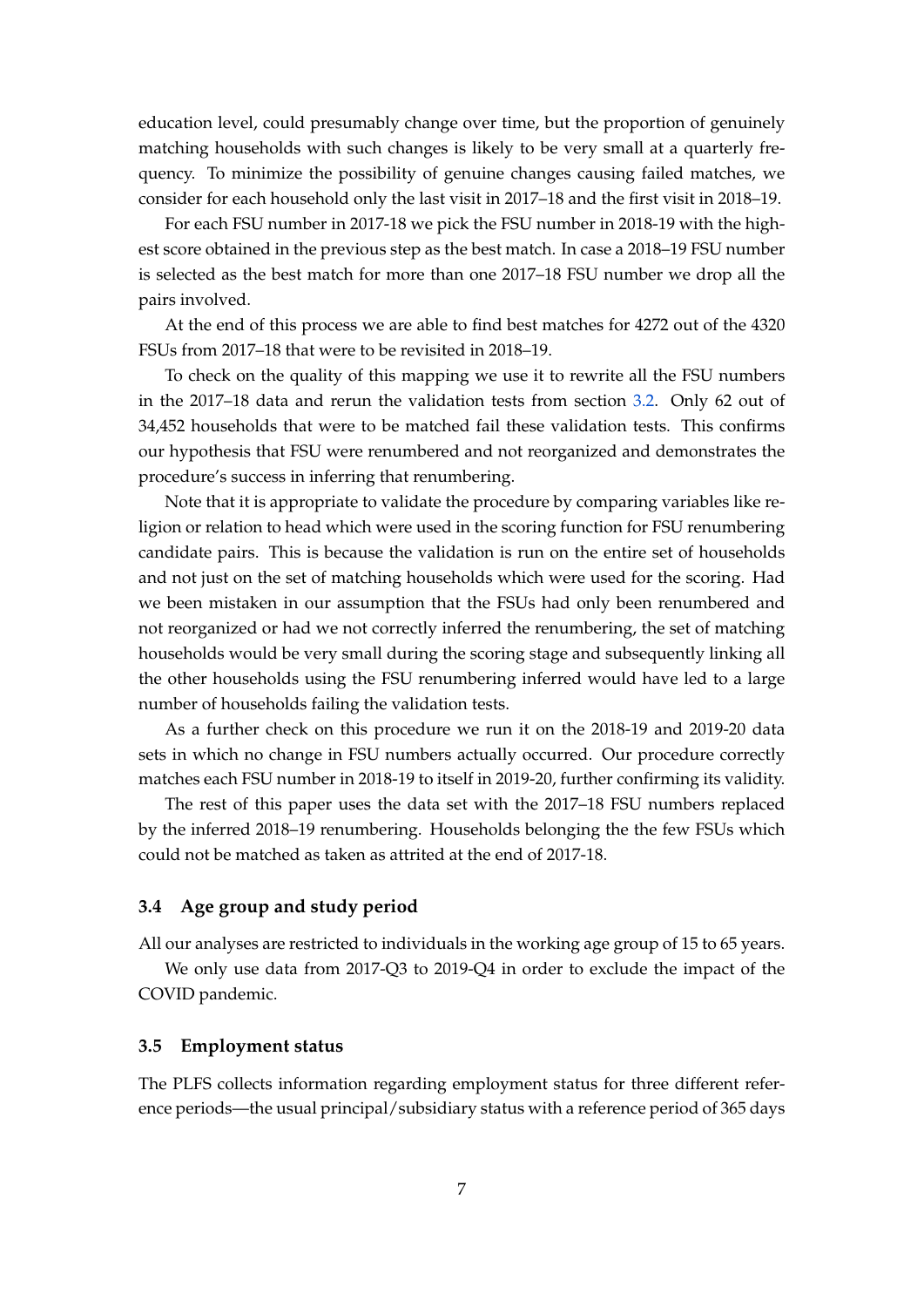| <b>State</b> | Description                                                                | PLFS codes                        |
|--------------|----------------------------------------------------------------------------|-----------------------------------|
| slf-emp      | Self-employed in household enterprise or<br>helper in household enterprise | 11,12,21                          |
| csl-emp      | Casual wage labour                                                         | 41, 42, 51                        |
| sal-emp      | Regular salaried/wage employee                                             | 31                                |
| sck-emp      | Had work but did not work due to sickness                                  | 61, 71                            |
| nwrk         | Had work but did not work due to other<br>reasons                          | 62,72                             |
| unemp        | Unemployed (not engaged in work but<br>available for work)                 | 81,82                             |
| nopart       | Not in labour force (not available for work)                               | 91, 92, 93, 94,<br>95, 97, 98, 99 |
| attrit       | Attrited from the sample                                                   |                                   |

<span id="page-7-0"></span>Table 2: Employment states

<span id="page-7-1"></span>Table 3: Percentage of households attrited in each visit after first

|               |     | % of households attrited |  |                                     |  |  |      |     |    |
|---------------|-----|--------------------------|--|-------------------------------------|--|--|------|-----|----|
|               |     | Panel                    |  |                                     |  |  |      |     |    |
| Visit         |     |                          |  | P11 P12 P13 P14 P15 P16 P17 P18 P21 |  |  |      |     |    |
| $\mathcal{P}$ |     |                          |  | 2.6 2.1 2.5 1.8 1.5 1.7 0.0 2.5     |  |  |      |     | 07 |
| 3             | 4.0 |                          |  | 3.6 3.1 2.9 2.7 1.6 3.9             |  |  |      | 0.2 |    |
| 4             | 5.3 |                          |  | 4.0 3.8 3.8 2.6 4.7                 |  |  | (14) |     |    |

prior to the visit (collected only on the first visit), daily statuses for each day of the week prior to the visit and a current weekly status derived from these daily statuses.

All our analyses are based on the current weekly status. The usual status is not collected on revisits and is therefore not useful in a longitudinal study.

The labour market states I use in the tabulations are obtained by combining PLFS's two-digit status codes [\(NSSO,](#page-23-5) [2016\)](#page-23-5) into a smaller number of categories. The list of states and their description is given in Table [2.](#page-7-0)

### **3.6 Attrition**

Table [3](#page-7-1) gives the attrition rates. The attrition rates are comparable to other surveys of a similar nature. In fact some of the attrition rates of less than 1% are quite unusual and surprising.

Still, even these low attrition rates are a cause for concern since their magnitude will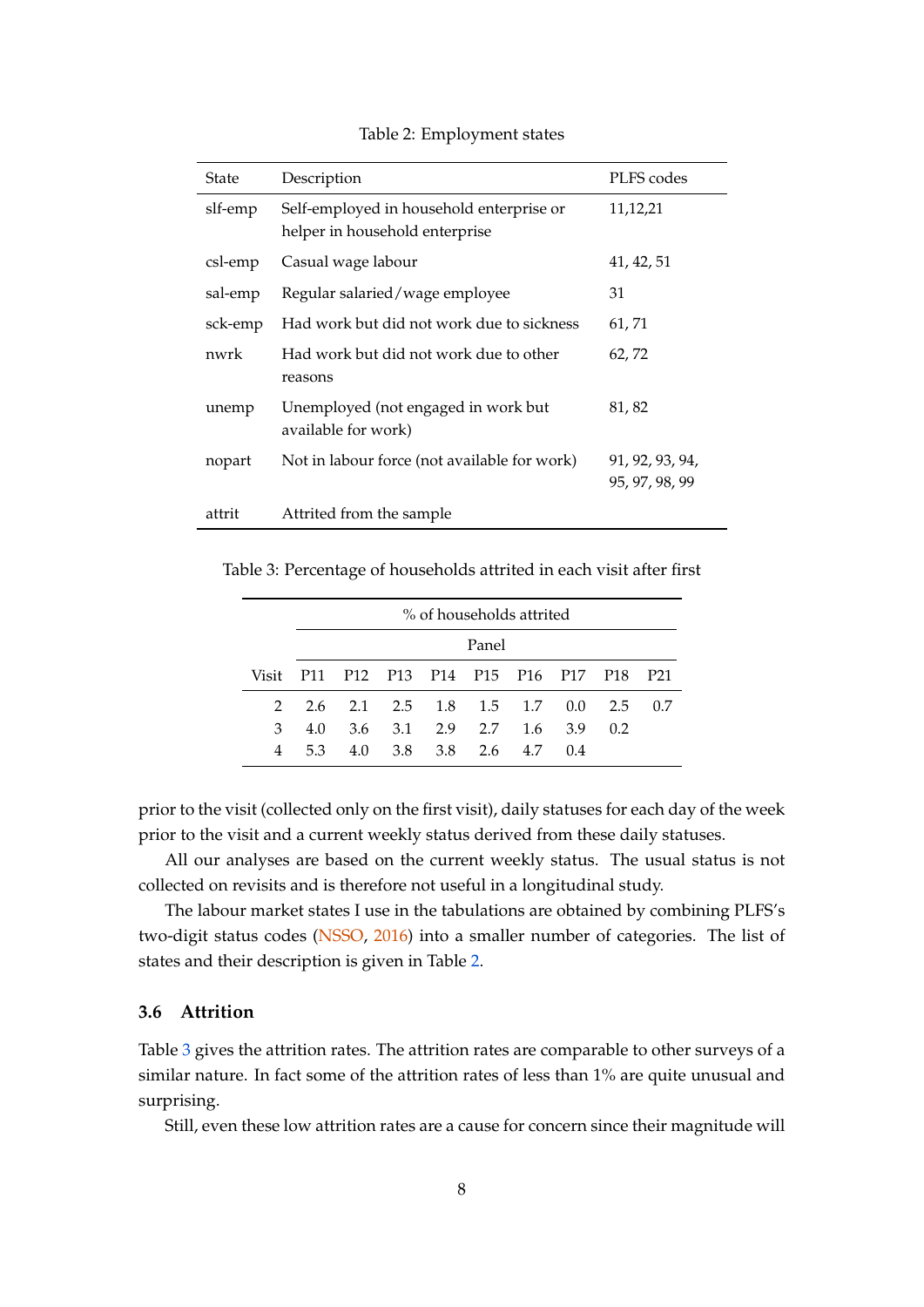turn out to be comparable to the magnitude of the gross flows between labour market states which are the focus of this paper. Attrition would not make a difference if the histories of those attrited were to be similar to those not attrited. But this is unlikely to be true, since at least one source of attrition is individuals moving from their previous address and the labour market trajectories of these movers are likely to be different from those who continue to stay at their older address.

There exists a literature on adjusting for attrition in longitudinal surveys, and in the context of gross labour flows [Abowd and Zellner](#page-22-0) [\(1985\)](#page-22-0) and [Feng and Hu](#page-22-12) [\(2013\)](#page-22-12) for example use such adjustments. But these adjustments require strong assumptions about the unobserved attrition process which we are not comfortable making. We therefore report attrition rates side-by-side with the estimated flow rates so that readers may judge for themselves the worst case bounds on the effects of attrition on the estimates on the lines of [Manski](#page-23-6) [\(2009\)](#page-23-6).

## <span id="page-8-0"></span>**4 Gross Flows**

#### **4.1 Method**

In this section, we look at pairs of observations of the same individual over successive quarters to compute gross flow rates between the labour market states defined in Table [2.](#page-7-0)

For each gender and each period we form matrices of gross flows where the entry in the *i*-th row and the *j*-th column in the quarter *t* matrix is the estimated number of individuals in labour market state *i* in quarter *t* who moved to labour market state *j* in quarter  $t + 1$  as a percentage of the total population of that gender in that quarter. Sampling weights provided by the NSSO are used while calculating these percentages. We then average these matrices over all quarters *t* in our study period to produce Table [4.](#page-9-0) The numbers in parentheses in the table are transition probabilities expressed as percentages, where the parenthesised entry in the *i*-th row and *j*-th column is number of persons in state *i* who go to state *j* in the next quarter, as a percentage of the total number of persons in state *i* in the initial quarter. These probabilies are also averaged over quarters.

Both the row totals and column totals in the table are a measure of the percentage of population in each labour market state, the row totals being the measure of individuals in the state in quarter *t* and the column totals being a measure of individuals in quarter  $t + 1$ . The two totals do not exactly match for two reasons. First, if we number our quarters from 1 to *N* then the row totals are an average over quarters 1 to  $N - 1$ while the column totals are an average over quarters 2 to *N*. Second, the set of individuals included in the calculation between quarter  $t$  to  $t + 1$  is not the same as the set of individuals included in the calculation between quarter  $t + 1$  and  $t + 2$  because of households entering and leaving the survey and because of attrition.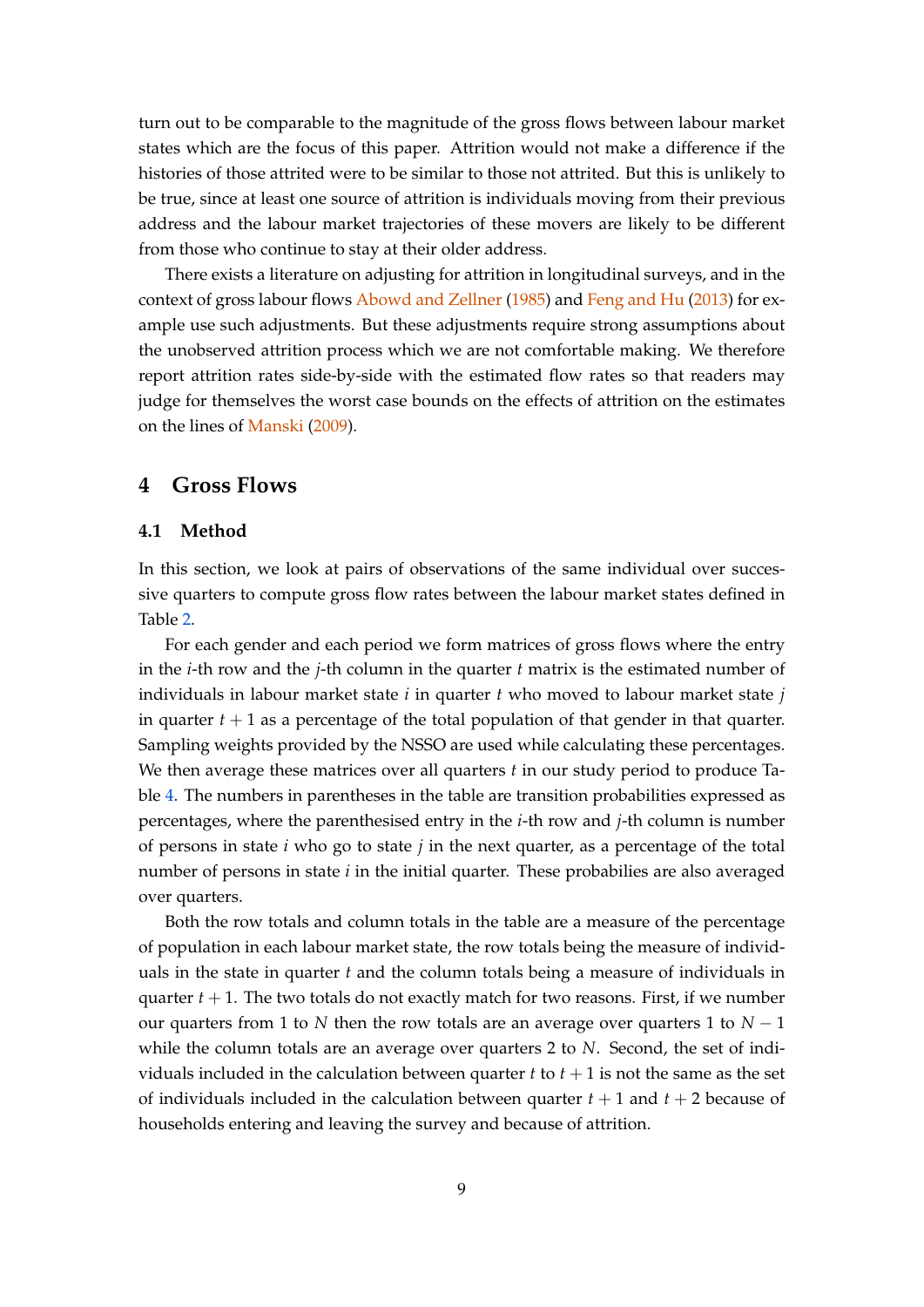|                 | percentage        |         |         |         |         |         |         |        |          |
|-----------------|-------------------|---------|---------|---------|---------|---------|---------|--------|----------|
|                 | Emp. status [t+1] |         |         |         |         |         |         |        |          |
| Emp. status [t] | slf-emp           | csl-emp | sal-emp | unemp   | nopart  | sck-emp | nwrk    | attrit | ALL      |
| Female          |                   |         |         |         |         |         |         |        |          |
| slf-emp         | 4.66              | 0.04    | 0.09    | 0.05    | 0.79    | 0.02    | 0.09    | 0.09   | 5.82     |
|                 | (79.97)           | (0.66)  | (1.52)  | (0.92)  | (13.53) | (0.29)  | (1.58)  | (1.52) | (100.00) |
| csl-emp         | 0.06              | 1.20    | 0.09    | 0.08    | 0.31    | 0.00    | 0.00    | 0.03   | 1.78     |
|                 | (3.44)            | (67.27) | (5.11)  | (4.25)  | (17.66) | (0.07)  | (0.28)  | (1.91) | (100.00) |
| sal-emp         | 0.08              | 0.05    | 8.75    | 0.10    | 0.58    | 0.02    | 0.17    | 0.31   | 10.06    |
|                 | (0.77)            | (0.52)  | (86.98) | (1.02)  | (5.72)  | (0.17)  | (1.74)  | (3.09) | (100.00) |
| unemp           | 0.04              | 0.08    | 0.10    | 1.57    | 0.56    | 0.00    | 0.00    | 0.10   | 2.46     |
|                 | (1.78)            | (3.31)  | (4.10)  | (63.60) | (22.92) | (0.01)  | (0.12)  | (4.16) | (100.00) |
| nopart          | 0.76              | 0.26    | 0.56    | 0.50    | 75.56   | 0.01    | 0.03    | 1.76   | 79.43    |
|                 | (0.96)            | (0.32)  | (0.71)  | (0.63)  | (95.12) | (0.01)  | (0.04)  | (2.22) | (100.00) |
| sck-emp         | 0.01              | 0.00    | 0.02    | 0.00    | 0.01    | 0.01    | 0.00    | 0.00   | 0.06     |
|                 | (23.93)           | (0.00)  | (38.05) | (1.82)  | (17.68) | (11.50) | (4.99)  | (2.03) | (100.00) |
| nwrk            | 0.10              | 0.00    | 0.16    | 0.00    | 0.05    | 0.00    | 0.05    | 0.01   | 0.39     |
|                 | (25.87)           | (1.19)  | (42.27) | (1.29)  | (11.76) | (0.76)  | (13.71) | (3.15) | (100.00) |
| $\mbox{ALL}$    | 5.71              | 1.63    | 9.78    | 2.31    | 77.85   | 0.05    | 0.36    | 2.31   | 100.00   |
|                 | (5.71)            | (1.63)  | (9.78)  | (2.31)  | (77.85) | (0.05)  | (0.36)  | (2.31) | (100.00) |
| Male            |                   |         |         |         |         |         |         |        |          |
| slf-emp         | 24.13             | 0.32    | 0.58    | 0.36    | 0.35    | 0.07    | 0.32    | 0.60   | 26.73    |
|                 | (90.27)           | (1.22)  | (2.16)  | (1.34)  | (1.31)  | (0.25)  | (1.21)  | (2.23) | (100.00) |
| csl-emp         | 0.35              | 7.90    | 0.35    | 0.48    | 0.23    | 0.01    | 0.04    | 0.28   | 9.62     |
|                 | (3.63)            | (82.06) | (3.60)  | (4.98)  | (2.39)  | (0.06)  | (0.38)  | (2.90) | (100.00) |
| sal-emp         | 0.56              | 0.29    | 30.07   | 0.51    | 0.35    | 0.05    | 0.28    | 1.05   | 33.16    |
|                 | (1.69)            | (0.87)  | (90.69) | (1.52)  | (1.04)  | (0.14)  | (0.86)  | (3.18) | (100.00) |
| unemp           | 0.37              | 0.54    | 0.49    | 4.44    | 0.59    | 0.00    | 0.03    | 0.34   | 6.80     |
|                 | (5.50)            | (7.93)  | (7.22)  | (65.29) | (8.70)  | (0.04)  | (0.37)  | (4.96) | (100.00) |
| nopart          | 0.32              | 0.21    | 0.30    | 0.55    | 20.49   | 0.00    | 0.01    | 0.63   | 22.52    |
|                 | (1.44)            | (0.93)  | (1.33)  | (2.45)  | (90.97) | (0.02)  | (0.06)  | (2.82) | (100.00) |
| sck-emp         | 0.09              | 0.01    | 0.05    | 0.01    | 0.01    | 0.02    | 0.01    | 0.01   | 0.20     |
|                 | (42.38)           | (4.68)  | (27.04) | (3.01)  | (5.94)  | (10.76) | (3.25)  | (2.94) | (100.00) |
| nwrk            | 0.41              | 0.05    | 0.29    | 0.04    | 0.02    | 0.01    | 0.11    | 0.03   | 0.96     |
|                 | (42.18)           | (5.01)  | (30.61) | (4.40)  | (2.47)  | (0.59)  | (11.16) | (3.59) | (100.00) |
| <b>ALL</b>      | 26.23             | 9.31    | 32.14   | 6.38    | 22.04   | 0.15    | 0.80    | 2.94   | 100.00   |
|                 | (26.23)           | (9.31)  | (32.14) | (6.38)  | (22.04) | (0.15)  | (0.80)  | (2.94) | (100.00) |

<span id="page-9-0"></span>Table 4: Occupancy of and gross flow between employment states, numbers in parentheses are transition probabilites as percentages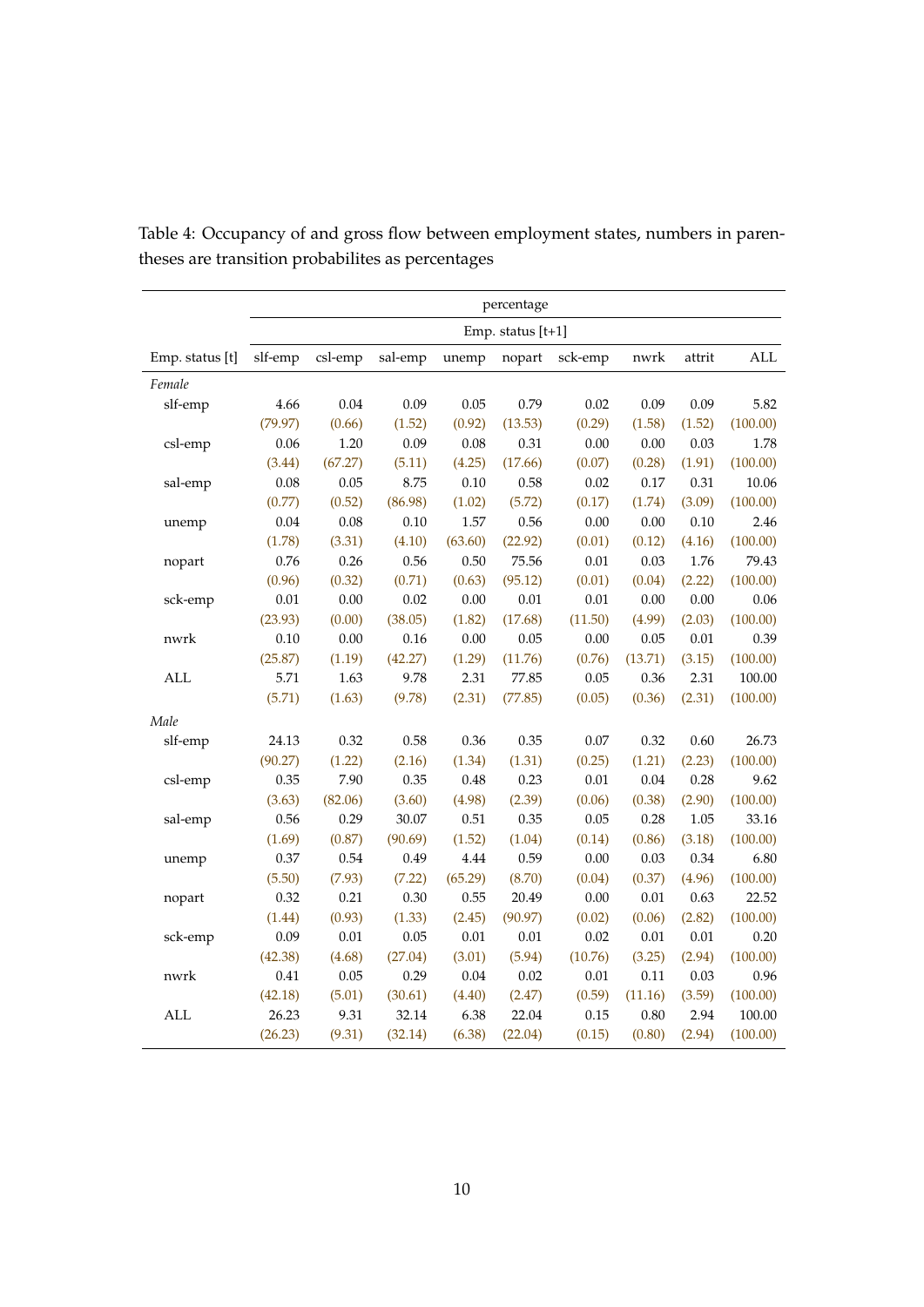#### **4.2 Stylised facts**

Table [4](#page-9-0) presents us with a number of stylised facts.

- 1. *Changes of state are infrequent*. In the two tables most of the flows are concentrated along the diagonal. On an average, in each quarter, only 6.32% of women and 10.68% of men change their labour market state. This has a very important implication for measurement. Sources of measurement error or attrition bias which may be small with respect to the overall sample size may be large enough to swamp the small number of observations of state transitions. Therefore a much higher level of accuracy of observation is required for surveys meant to study transitions compared to surveys meant to study cross-sectional features. It is therefore worrying that the PLFS does not include mechanisms like reinterviews of a subset of respondents a short while after the original interview to quantify measurement errors.
- 2. *Gross flows are much larger than net flows*. Even though gross flows are small relative to the size of the population, they are much larger than net flows. This indeed is the basic fact motivating the study of gross labour market flows, reconfirmed in our case. For example, on an average in every quarter 0.10% of women moved from salaried employment to unemployment while at the same time 0.10% of women moved back from unemployment to salaried employment. Thus on the net there is no flow from salaried employment to unemployment, though every quarter there is a significant number of women moving between these two employment states. These changes at the individual level which have obvious welfare implications would be completely missed by a study of net flows.
- 3. *Labour market conditions are very different for men and women.* The low occupancy in employment states for women reconfirms the low labour force participation rate for women in India on which there is already an extensive literature. But the tables bring out the fact that this substantial difference in stocks is accompanied also by a substantial difference in flows in the sense that women experience much large inflows and outflows into employment. For example, the transition probability for women in salaried employment to move into unemployment or nonparticipation is  $1.02 + 5.72 = 6.74\%$  whereas for men the corresponding transition probability is  $1.52 + 1.04 = 2.56\%$ . These high proportionate rates of outflows for women are matched by equally high rates of inflows. Similar comparisons hold for casual work and self-employment. Thus, while women participate less in employment at any given moment of time, there is a much greater flux of women moving into and out of employment. This matches the results of [Sarkar et al.](#page-23-3) [\(2019\)](#page-23-3) and [Deshpande and Singh](#page-22-10) [\(2021\)](#page-22-10) who also find that Indian women move into and out of employment at a significantly higher rate than Indian men.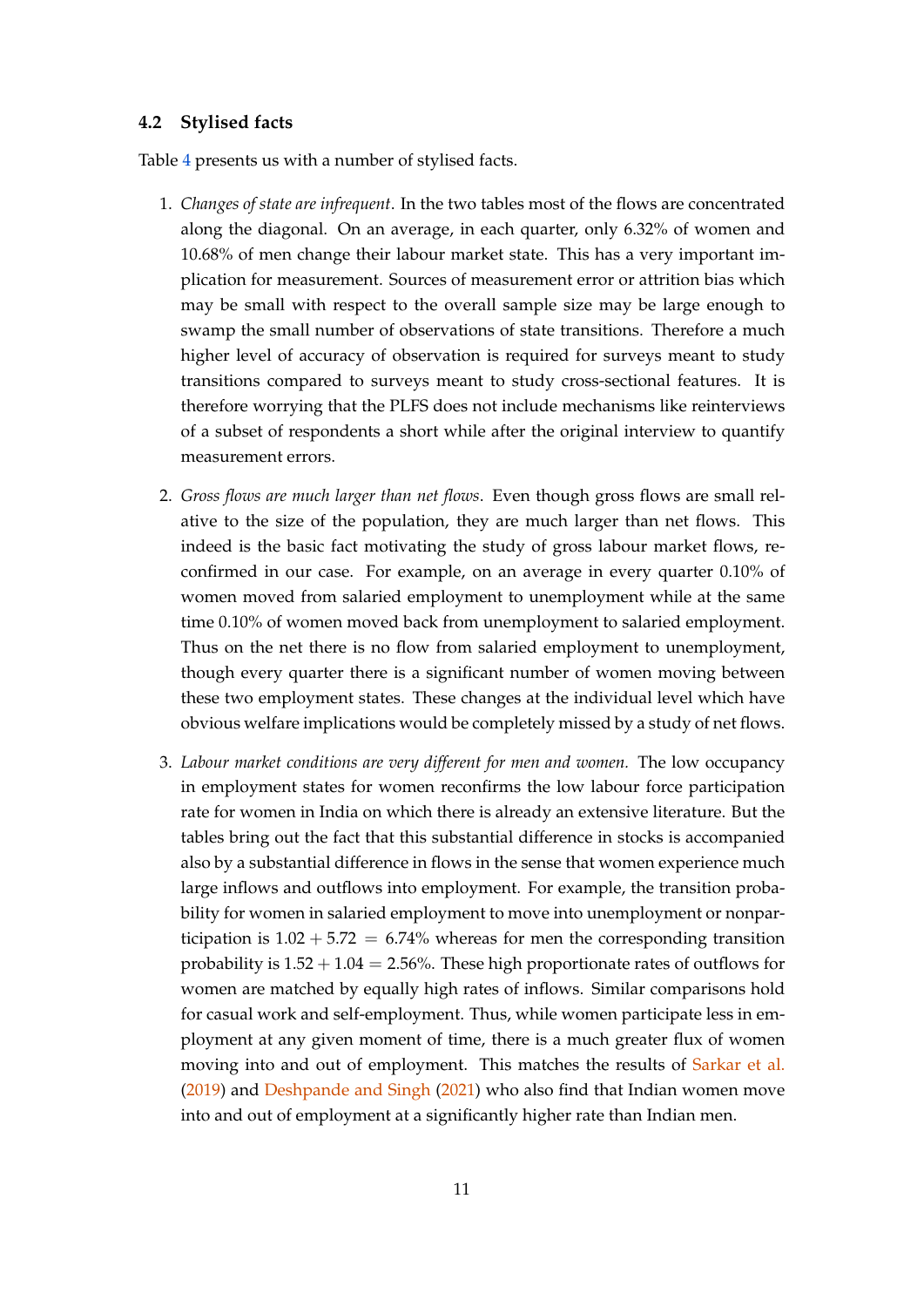4. *Unemployment and non-participation overlap.* For women, flows into all three categories of employment is higher from non-participation than from unemployment. This could be explained by the very high percentage of women in the nonparticipation state. However, even for men the flow from non-participation to employment is substantial. For example, 0.30% of the male population moved from non-participation to salaried employment which is not negligible compare to the 0.49% of the male population that moved from unemployment to salaried employment.

These direct movements from non-participation to employment could have two sources. One, it would include workers who complete their job searches between two observations and hence are never observed in the searching state. But, equally important is the possibility of response or measurement errors. Because of the stigma associated with unemployment some of the unemployed may respond that they are not looking for work. Or the responses of some of the nonemployed may be incorrectly coded. In any case, our results show that it would be inappropriate to focus excessively on the unemployment rate as a measure of the functioning of the labour market. Among those recorded as non-participating there are many who do wish to participate.

- 5. *Job-to-job flows are significant.* There are significant gross flows between the three employment states of salaried employment, casual employment and self-employment. So, for example, compared to 0.49% of the male population flowing from unemployment to salaried work each quarter, 0.35% flow from casual work and 0.58% flow from self-employment each quarter. Thus these categories of work do not exist in ironclad compartments and employment-to-employment flows are as important as non-employment-to-employment flows. In fact we know from the studies in countries where matched employer-employee records are available that there exists substantial job-to-job flows. We cannot capture these flows in our data since we have no employer identifiers, but movement between the different kinds of employment gives us a glimpse of these flows. Also to the extent that salaried work is associated more with the formal sector and self-employment and casual work are associated more with the informal sector, these flows show that there exists significant worker porosity between these sectors of the urban Indian economy.
- 6. *'nwrk' requires further disaggregation* The PLFS uses the employment status codes 62 and 72 for individuals who had work in household enterprises or salaried employment respectively but did not work due to reasons other than sickness. We aggregate these two codes into our 'nwrk' state. There are significant flows to this state from employment states, specially from salaried employment. For example, for women the flow from salaried employment to 'nwrk' is 0.17% of women while the corresponding flow from salaried employment to unemployment is lower at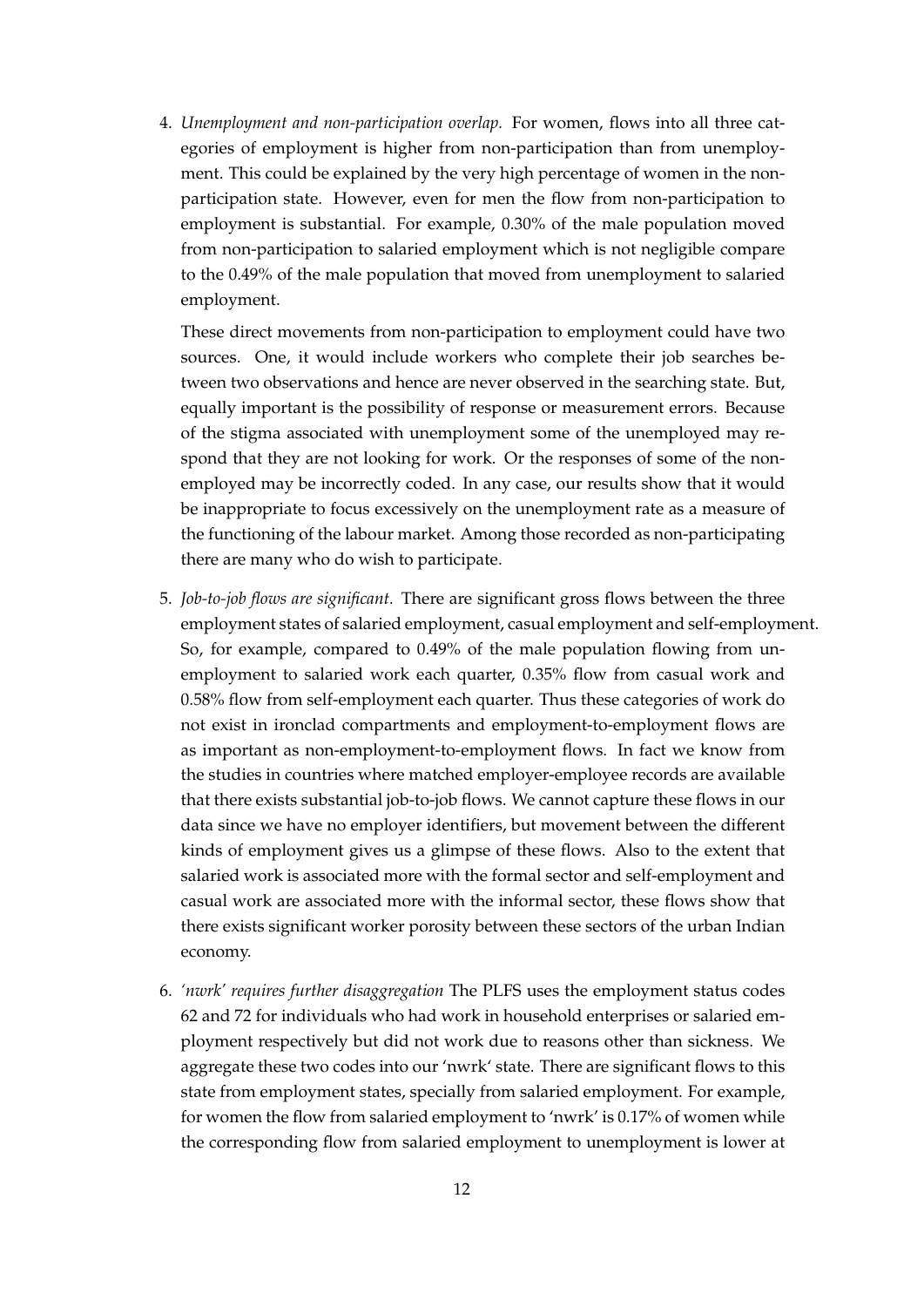<span id="page-12-1"></span>

 $0.1\%$ .

While part of these flows would be persons taking a break or vacation, it is quite possible that they also include persons temporarily laid off or not being able to work due to disruptions in production.

To unpack this further we look at individuals who transition from either salaried employment or self-employment to the state 'nwrk' and compare their earnings before and after the transition. Figure [1](#page-12-1) presents the empirical cumulative distribution function of the ratio of earnings after to earnings before entering the 'nwrk' state. There is a large jump in both cases at 1, showing that for a large fraction around 50% for salaried employment and 25% for self-employed—there is no change in earnings on moving to this state, so the transition is likely to be a voluntary break from work. For around 25% in both cases there is actually a reported increase in income.<sup>[2](#page-12-2)</sup> And for around 25% in the case of salaried employees and around 50% in the case of the self-employed there is a decrease in income which might indicate some sort of involuntary inactivity.

A look at the PLFS data for the post-COVID period shows a substantial increase in flows into 'nwrk' and in the proportion of individuals earning nothing after entering this state. Given these indications of heterogeneity it would be useful if future versions of PLFS were to unpack this category further.

## <span id="page-12-0"></span>**5 Diversity in flow rates by industry and region**

To compare the labour market transition rates by industry and regions, we use the following definitions, following [Davis and Haltiwanger](#page-22-2) [\(1992\)](#page-22-2),

<span id="page-12-2"></span><sup>&</sup>lt;sup>2</sup>The self-employment category includes unpaid family workers whose incomes are recorded as zero and whose income can only increase when they move to another state.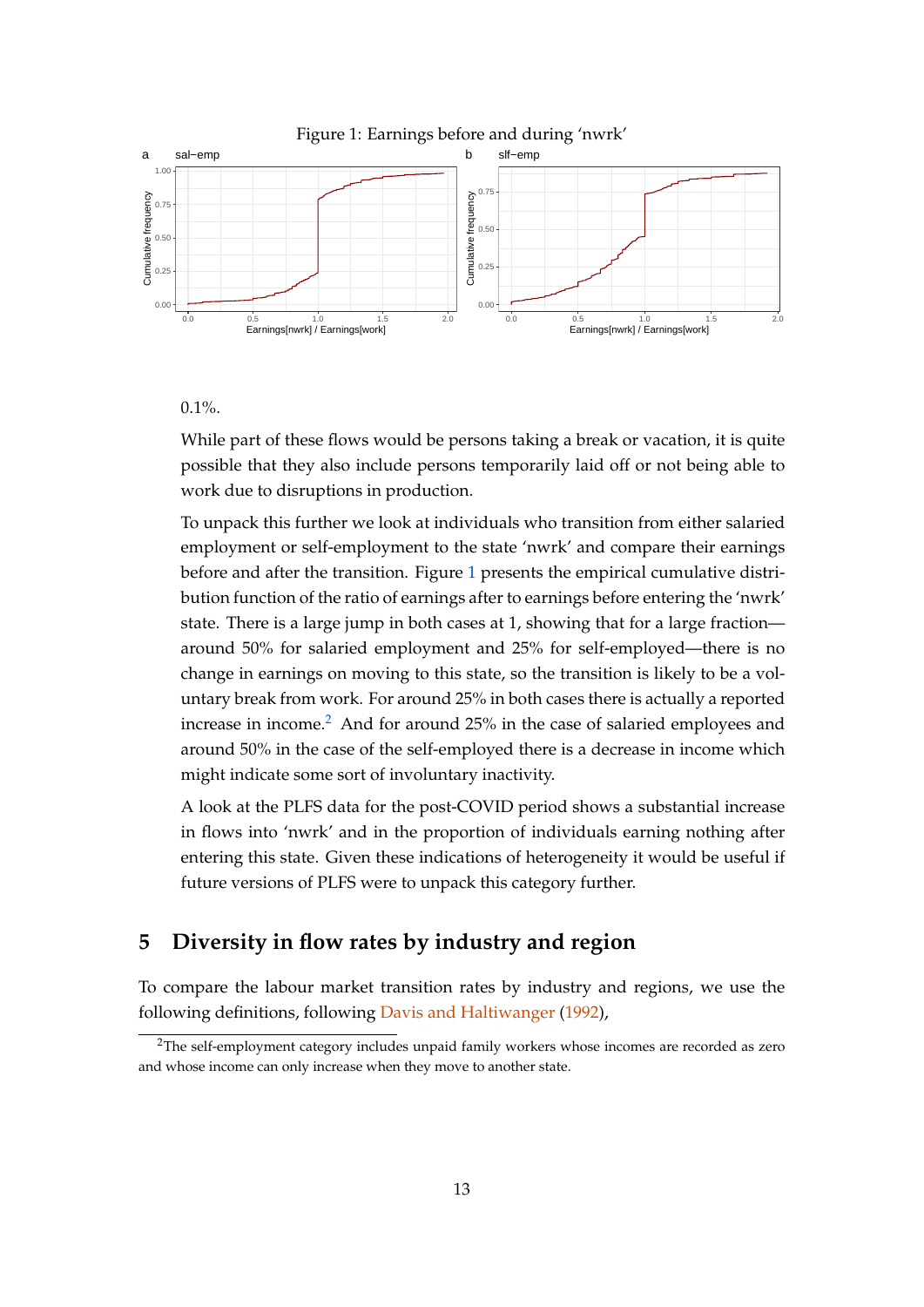

<span id="page-13-0"></span>Figure 2: Industry-level diversity (Entry and exit from industry)

 $E_{i,t}$  = set of workers in labour market state *i* at time *t* #*S* = number of elements in the set *S* Entry rate $_{i,t}$  = # $(E_{i,t+1} \cap E_{i,t}^c)$  $(\#E_{i,t} + \#E_{i,t+1})/2$ Exit rate $_{i,t}$  = # $(E_{i,t} \cap E_{i,t+1}^c)$  $(\#E_{i,t} + \#E_{i,t+1})/2$ Gross flow<sub>*i*,*t*</sub> = Entry rate<sub>*i*</sub>, + Exit rate<sub>*i*</sub>,*t* 

The definitions of entry rate and exit rates differ from the usual definition of growth rates only in using the average of the occupancy in time  $t$  and  $t + 1$  in the denominator, instead of the occupancy only at time *t*. The advantage of these alternative definition is that they produce numbers bounded between 0 and 2, making comparisons easier.

Figure [2](#page-13-0) shows the average all-India entry and exit rates for two-digit NIC 2008 industry codes [\(CSO,](#page-22-13) [2008\)](#page-22-13). Figure [3](#page-14-0) shows the average entry and exit rates from employment for the different states (provinces) of India. In both cases data for men and women and for casual-, salaried- and self-employment are plotted separately.

The first observation from these figures is the high degree of clustering in most cases around the dashed 45-degree line. Industries and states with high entry rates also tend to have high exit rates. Thus, the variation of entry and exit rates across states and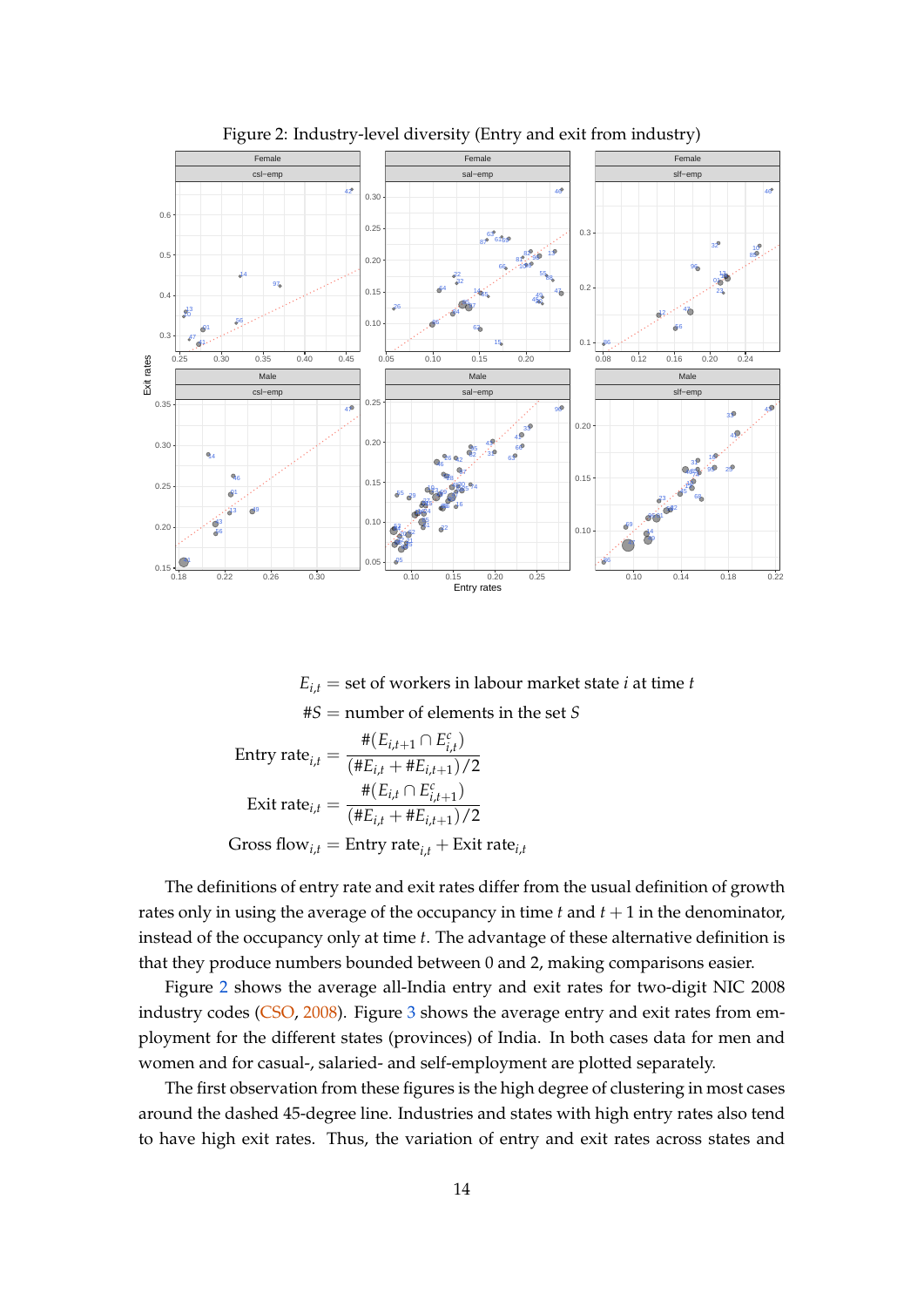

<span id="page-14-0"></span>Figure 3: Regional diversity (Entry and exit from work)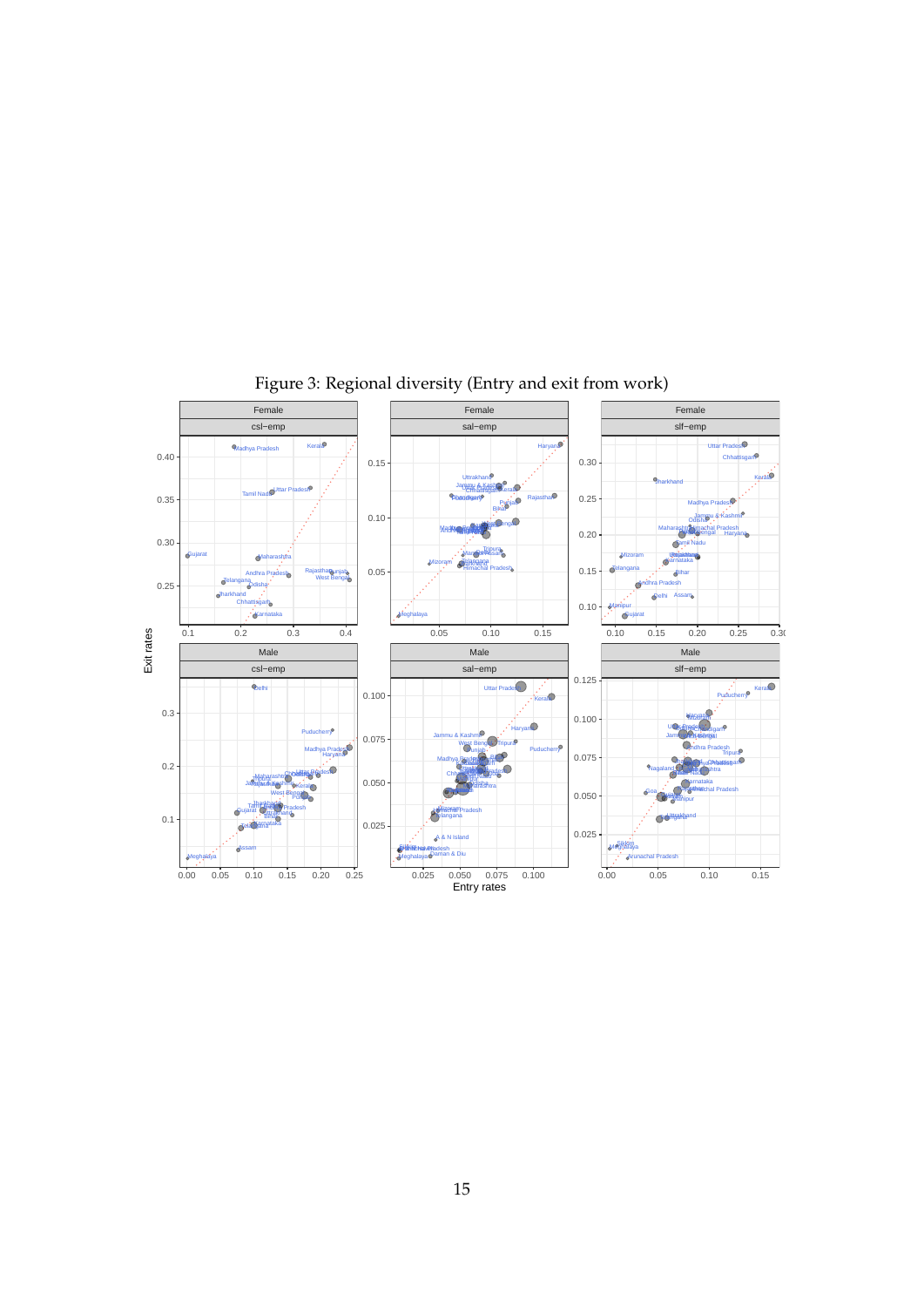industries is not due to the net expansion or shrinkage of industries. Rather it is due to the intrinsic labour market conditions in each industry.

The second observation is that the variation between industries and states is quite large. Even if one looks at a narrowly defined group such as salaried male workers, entry and exit rates range from 0.1 to 0.25 across 2-digit industries and 0.01 to 0.1 for entry and exit from work in different states.

One difficulty in interpreting the two figures separately is that the industry-wise composition of employment differs from state to state. To the extent that labour market transition rates are influenced by both state-specific and industry-specific factors, looking at each separately is subject to confounding. An industry might show high turnover because it is primarily situated in a state with weak labour market protections. On the other hand a state might show a high turnover because most of its workers are employed in industries where hiring and firing is cheap.

To try and decompose the industry and state effects, we estimate the following linear model which imposes an additive structure on these effects:

[Gross flow rate] = 
$$
\sum_{i,j,k} \beta_{ijk} D_i^I D_j^T D_k^G
$$

$$
+ \sum_{l,k} \gamma_{lk} D_l^S D_k^G + [\text{Period dummies}]
$$

Here we use the gross flow rate—the sum of entry and exit rates—as a dependent variable that captures the rate of labour turnover. On the right-hand side are a range of dummy variables

- 1.  $D_i^I$ : industry dummies, where *i* ranges over 2-digit industry codes.
- 2.  $D_j^T$ : employment type dummies, where *j* ranges over {slf-emp, csl-emp, sal-emp}.
- 3. *D<sup>G</sup> k* : gender dummies, where *k* ranges over {*Male*, *Female*}.
- 4.  $D_l^S$ : state dummies, where *l* ranges over the states of India

The regression is fit to observations of gross flow rates in each quarter for each state,industry, employment type, and gender combination. To avoid noisy data from combinations with very few sample observations, we only keep those combinations whose total sampling multiplier is greater than  $5 \times 10^7$  for women and  $10^8$  for men.

The regression is estimated without an intercept and therefore coefficients for all possible industry- employment type-gender combinations can be estimated. For the state-gender combinations, Maharashtra-Male is taken as the baseline.

Tables [5](#page-16-0) and [6](#page-17-1) give the statistically significant coefficients for industry, employment type, gender combinations and state, gender combinations respectively.

Even after controlling for state effects, the results of Table [5](#page-16-0) shows a wide variation in gross flow rates among industries and forms of employment, with coefficients ranging from 0.26 for male salaried workers in chemical manufacturing to 1.0 for female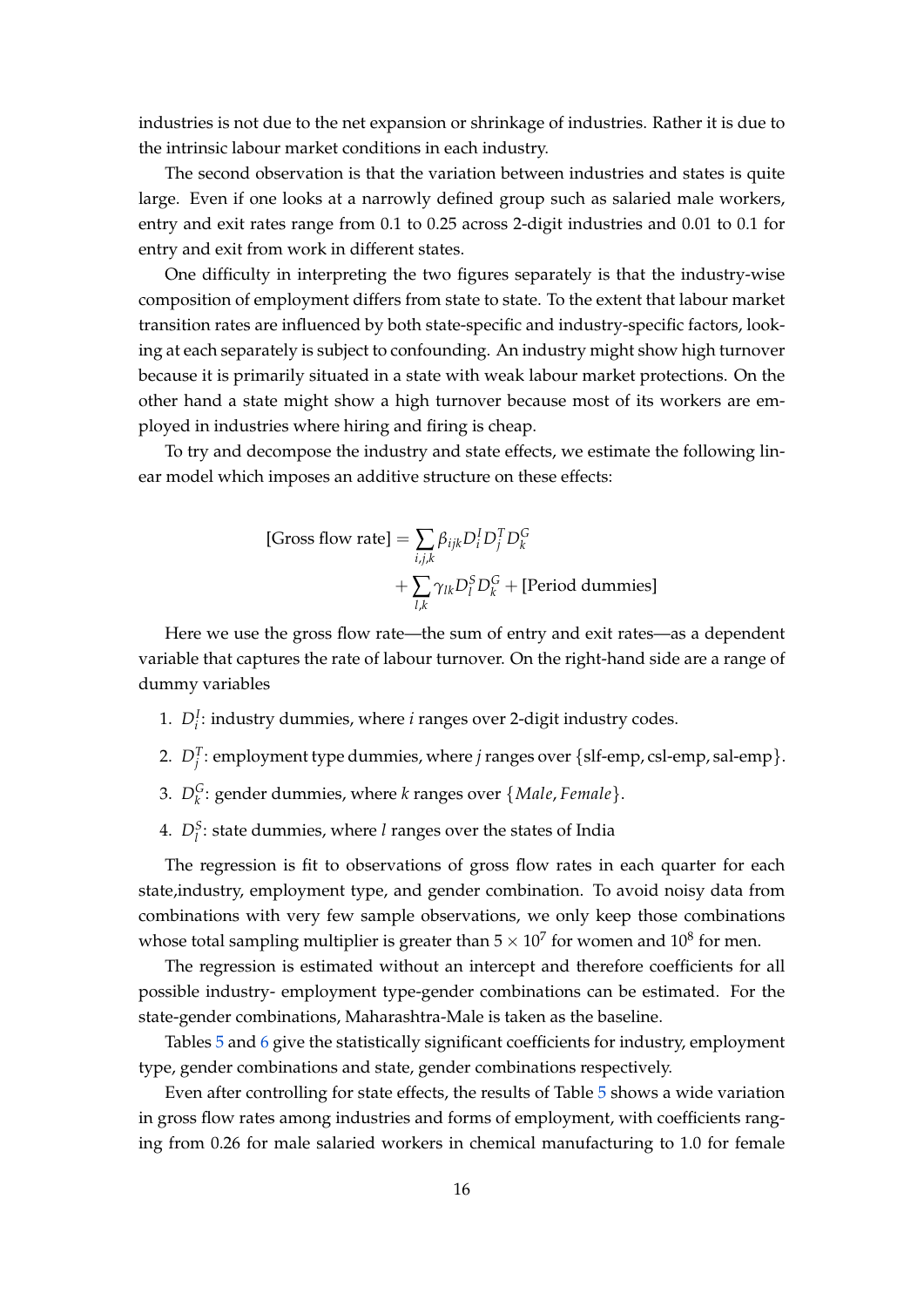|                                                                |          |             | Coefficient |      |
|----------------------------------------------------------------|----------|-------------|-------------|------|
| Industry                                                       | NIC Code | Emp. Status | Female      | Male |
| Manufacture of chemical and chemical<br>products               | 20       | sal-emp     |             | 0.26 |
| Food and beverage service activities                           | 56       | sal-emp     |             | 0.27 |
| Manufacture of food products                                   | 10       | slf-emp     |             | 0.27 |
| Wholesale trade, except of motor vehicles                      | 46       | sal-emp     |             | 0.30 |
| Land transport and transport via pipelines                     | 49       | csl-emp     |             | 0.33 |
| Other manufacturing                                            | 32       | sal-emp     |             | 0.34 |
| Land transport and transport via pipelines                     | 49       | slf-emp     |             | 0.34 |
| Wholesale trade, except of motor vehicles                      | 46       | slf-emp     |             | 0.39 |
| Computer programming etc                                       | 62       | sal-emp     | 0.47        | 0.32 |
| Security and investigation agencies                            | 80       | sal-emp     |             | 0.40 |
| Public administration and defence                              | 84       | sal-emp     | 0.50        | 0.30 |
| Education                                                      | 85       | sal-emp     | 0.47        | 0.34 |
| Land transport and transport via pipelines                     | 49       | sal-emp     |             | 0.41 |
| Manufacture of wearing apparel                                 | 14       | sal-emp     | 0.55        | 0.29 |
| Manufacture of textiles                                        | 13       | sal-emp     | 0.49        | 0.34 |
| Food and beverage service activities                           | 56       | slf-emp     | 0.49        | 0.36 |
| Human health activities                                        | 86       | sal-emp     | 0.43        |      |
| Activities of households as employers of<br>domestic personnel | 97       | sal-emp     | 0.46        | 0.41 |
| Other personal service activities                              | 96       | sal-emp     | 0.44        |      |
| Retail trade, except of motor vehicles                         | 47       | slf-emp     | 0.54        | 0.33 |
| Crop and animal production                                     | 01       | slf-emp     | 0.52        | 0.35 |
| Manufacture of wearing apparel                                 | 14       | slf-emp     | 0.65        | 0.27 |
| Financial services, except insurance and<br>pension            | 64       | sal-emp     | 0.63        | 0.30 |
| Manufacture of tobacco products                                | 12       | slf-emp     | 0.46        |      |
| Retail trade, except of motor vehicles                         | 47       | sal-emp     | 0.55        | 0.43 |
| Specialized construction activities                            | 43       | csl-emp     |             | 0.50 |
| Construction of buildings                                      | 41       | slf-emp     |             | 0.51 |
| Manufacture of textiles                                        | 13       | slf-emp     | 0.57        | 0.44 |
| Crop and animal production                                     | 01       | csl-emp     | 0.72        | 0.30 |
| Construction of buildings                                      | 41       | csl-emp     | 0.60        | 0.49 |
| Other personal service activities                              | 96       | slf-emp     | 0.86        | 0.33 |
| Education                                                      | 85       | slf-emp     | 0.64        |      |
| Manufacture of textiles                                        | 13       | csl-emp     | 1.00        |      |
| Manufacture of rubber and plastic products                     | 22       | sal-emp     |             | 1.06 |

<span id="page-16-0"></span>Table 5: Regression coefficients, industry and employment type, *βijk* (only coefficients significant at 5% level of significance, baseline 0, equation estimated without intercept)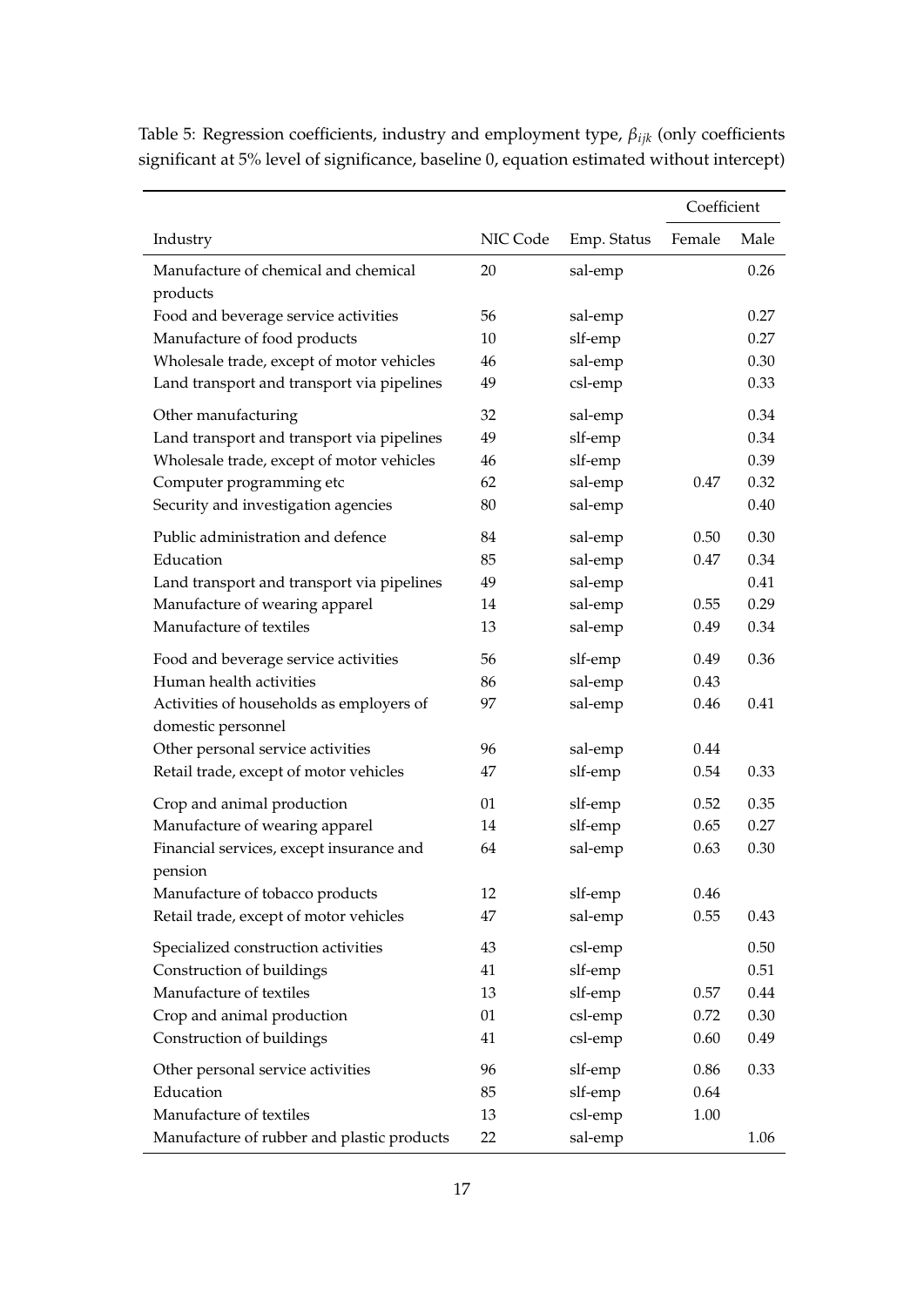| State          | Female  | Male    |
|----------------|---------|---------|
| Telangana      | $-0.16$ | $-0.08$ |
| Karnataka      | $-0.11$ |         |
| Gujarat        | $-0.09$ | $-0.05$ |
| Maharashtra    | -0.08   |         |
| Andhra Pradesh | $-0.08$ | $-0.06$ |
| Tamil Nadu     | $-0.07$ |         |
| Madhya Pradesh |         | 0.04    |
| Uttar Pradesh  |         | 0.06    |
| Haryana        |         | 0.09    |
| Kerala         |         | 0.09    |

<span id="page-17-1"></span>Table 6: Regression coefficients, state *γlk* (only coefficients significant at 5% level of significance, baseline Maharashtra-Male)

casual workers in the manufacture of textiles. Even within the same industry, workers with different forms of employment face different conditions. For example in education, salaried women have a gross flow estimate of 0.47 while self-employed women have a gross flow estimate of 0.64.

When it come to states, the most significant fact about Table [6](#page-17-1) is the small number of entries. For most state-gender combinations the estimated coefficient is not statistically significant, confirming that most of the variation among states is driven by differences in industrial composition among states and not state-specific factors.

Unfortunately, there is no discernable pattern among the states whose coefficients are in fact statistically significant. We must conclude that these differences must be explained by idiosyncratic factors.

## <span id="page-17-0"></span>**6 Determinants of job loss and gain**

The analysis in the previous sections looked at gross flows between consecutive pairs of quarters. However, our data actually tracks workers for up to four quarters. In this section we use this additional information to look at how labour market states of workers are correlated over longer time spans. At the same time we extend our study of gender differences and see how other worker characteristics influence labour market transitions for men and women.

To keep the analysis tractable we collapse the labour market states into just two: employment and non-employment. We choose not to use the traditional three-way classification of employment, unemployment and non-participation in the light of our observation earlier on the possible conceptual and measurement overlap between unemployment and non-participation.

To track the transitions between these two states we define two dummy variables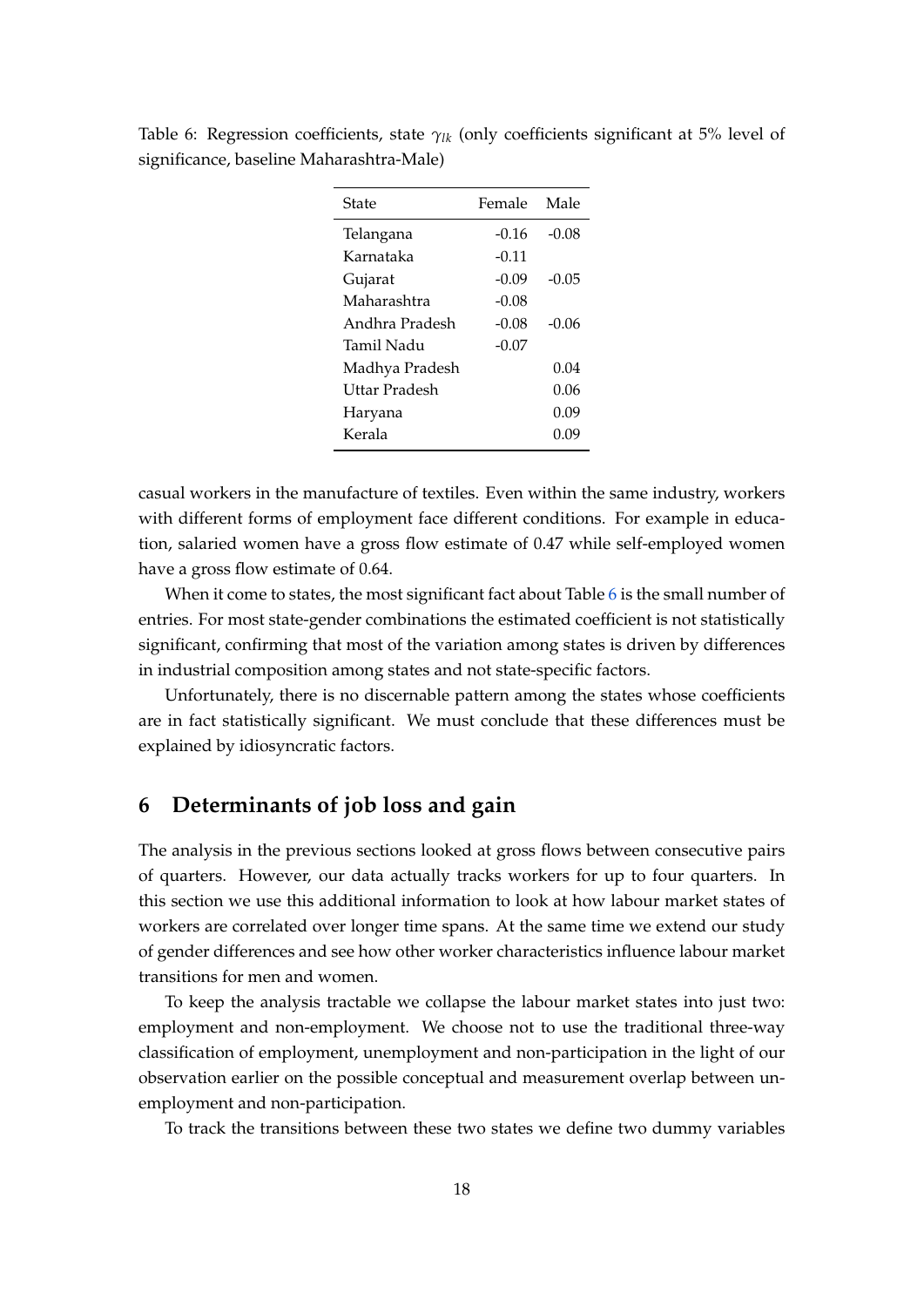Lost and Gained. Lost is 1 for observations in which the individual is employed in that quarter but is not employed in the next quarter, and 0 otherwise. Gained is 1 for observations in which the individual is not employed in that quarter but is employed in the next quarter. Thus Gained and Lost measure movements into and out of employment. For the interpretation of the results to follow it must be remembered that both these variables have the value 0 both for those who are out of employment and remain out of employment and for those who are in employment and remain in employment.

As explanatory variables we use the following worker characteristics:

- 1. Very.Young: Has the value 1 if the individual's age is less than 21 and 0 otherwise.
- 2. Young: Has the value 1 if the individual's age is between 21 and 30 and 0 otherwise.
- 3. Graduate: Has the value 1 if the individual's general education level is graduation or higher and 0 otherwise.
- 4. Has.Child: Has the value 1 if the individual belongs to a family which has a child less than 5 years of age and 0 otherwise. We have to use this proxy for child-bearing since the data does not provide any information to link parents to children.
- 5. Married: Has the value 1 if the individual is currently married and 0 otherwise.

We also include as explanatory variables the following two summaries of the individual's employment history:

1. E.Ratio: It is the net fraction of periods in which the individual has been observed to be employed. For worker  $i$  in quarter  $t$ , let  $E_{it}$  be the total number of quarters (not necessarily consecutive) up to and including *t* in which we have observed them to be employed and *Nit* be the total number of quarters (not necessarily consecutive) up to and including *t* in which we have observed them not to be employed. Let *Vit* be the visit number (between 1 and 4) for that individual in quarter *t*. Then we define:

$$
\text{E.ratio}_{it} = \frac{E_{it} - N_{it}}{V_{it}}
$$

2. EN.Streak For individual *i* in quarter *t*, this is the number of consecutive periods up to and including *t* for which they have been in the same state that they are in quarter *t*. So for an employed individual this is the number of consecutive periods we have observed them to be employed while for non-employed individuals this is the number of consecutive periods we have observed them not in employment. This is set up as a categorical variable.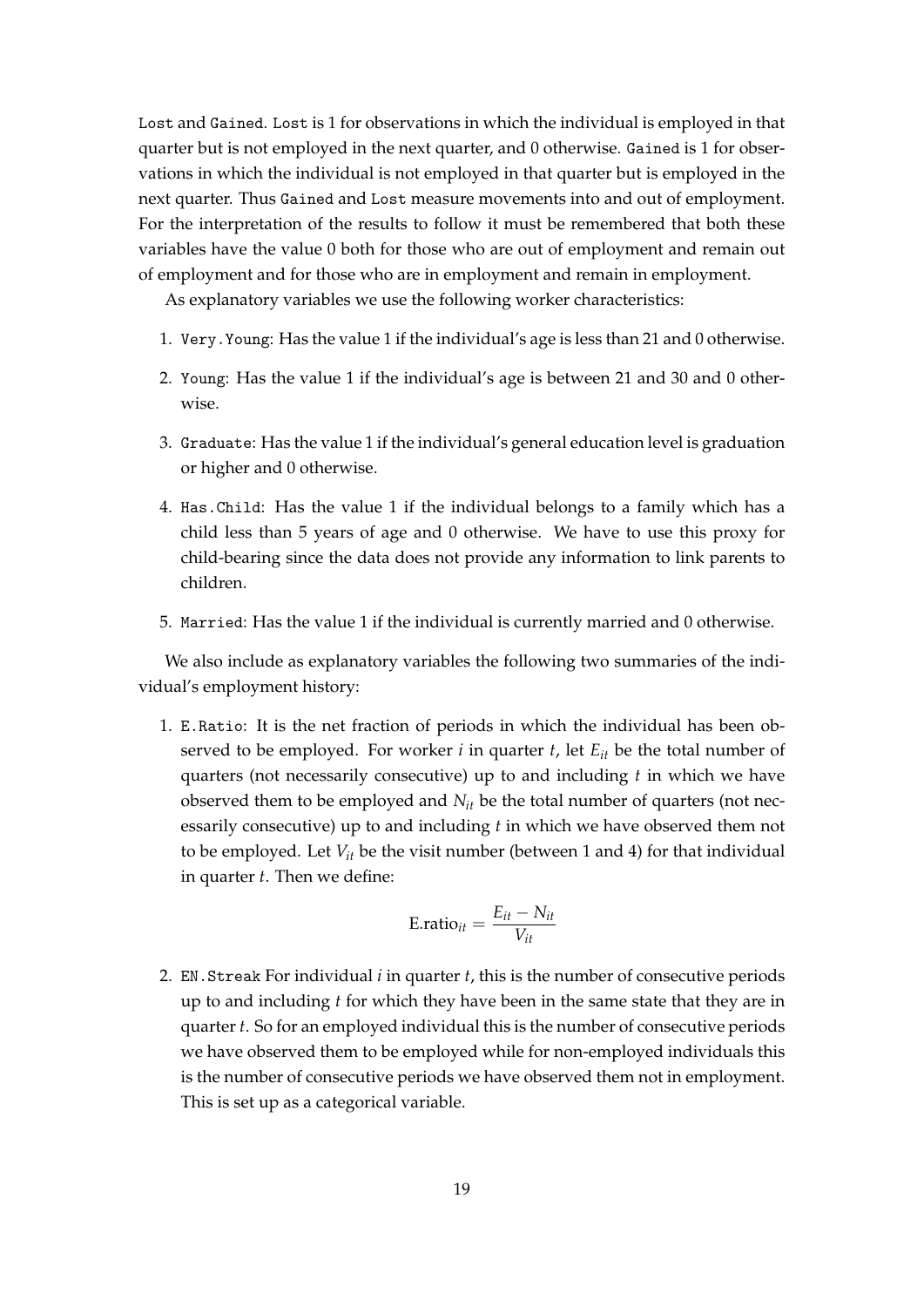<span id="page-19-0"></span>

|                   | Gained (Female) | Gained (Male) | Lost (Female) | Lost (Male) |
|-------------------|-----------------|---------------|---------------|-------------|
| Very.Young        | $-0.015***$     | $-0.054***$   | $0.077***$    | $0.027***$  |
|                   | (0.001)         | (0.004)       | (0.013)       | (0.003)     |
| Young             | 0.001           | $0.019***$    | $0.022***$    | $0.007***$  |
|                   | (0.001)         | (0.004)       | (0.005)       | (0.002)     |
| Graduate          | $-0.003**$      | $-0.028***$   | $-0.043***$   | $-0.012***$ |
|                   | (0.001)         | (0.002)       | (0.004)       | (0.001)     |
| Has.Child         | $-0.005***$     | $0.014***$    | 0.009         | 0.002       |
|                   | (0.001)         | (0.003)       | (0.005)       | (0.001)     |
| Married           | $-0.007***$     | $0.037***$    | $0.036***$    | $-0.026***$ |
|                   | (0.001)         | (0.005)       | (0.004)       | (0.002)     |
| E.Ratio           | $0.052***$      | $0.120***$    | $-0.089***$   | $-0.039***$ |
|                   | (0.003)         | (0.008)       | (0.012)       | (0.004)     |
| $EN.S$ trea $k=2$ | $-0.014***$     | $-0.030***$   | $-0.065***$   | $-0.021***$ |
|                   | (0.003)         | (0.007)       | (0.012)       | (0.005)     |
| EN.Streak=3       | $-0.020***$     | $-0.046***$   | $-0.099***$   | $-0.034***$ |
|                   | (0.004)         | (0.011)       | (0.015)       | (0.006)     |

Table 7: Determinants of job gain and loss. Average marginal effects from logit model.

∗∗∗ *p* < 0.001; ∗∗ *p* < 0.01; <sup>∗</sup> *p* < 0.05

Using these variables we estimate the following equations using logit.

 $\text{Cost/Gained} = 1 + \text{Very}$ . Young + Young + Graduate  $+$  Has.Child  $+$  Married  $+$  E.Ratio  $+$  EN.Streak + [Period dummies] + [Visit no. dummies]

The equation for Lost is run on the set of individuals in employment while the equation on Gained is run on the set of individuals not in of employment. For each individual, data from visits upto one less than the last recorded visit is used since the variables Lost and Gained are defined by looking one quarter ahead. Observations for all quarters and all workers are pooled together. Each model is estimated separately for men and women.

Table [7](#page-19-0) gives the average marginal effects from the logit models. The numbers in parentheses are standard errors.

Being 'very young', i.e. being in the age group 15–20, increases the probability of job losses and decreases the probability of job gains. There are two potential explanations for this. One would be the precarity of the job market for young, inexperienced and less-educated workers. The other would be the fact that this is the age range for school and undergraduate education, and individuals in educational institutions in these age groups are more likely to continue education than join employment and those in em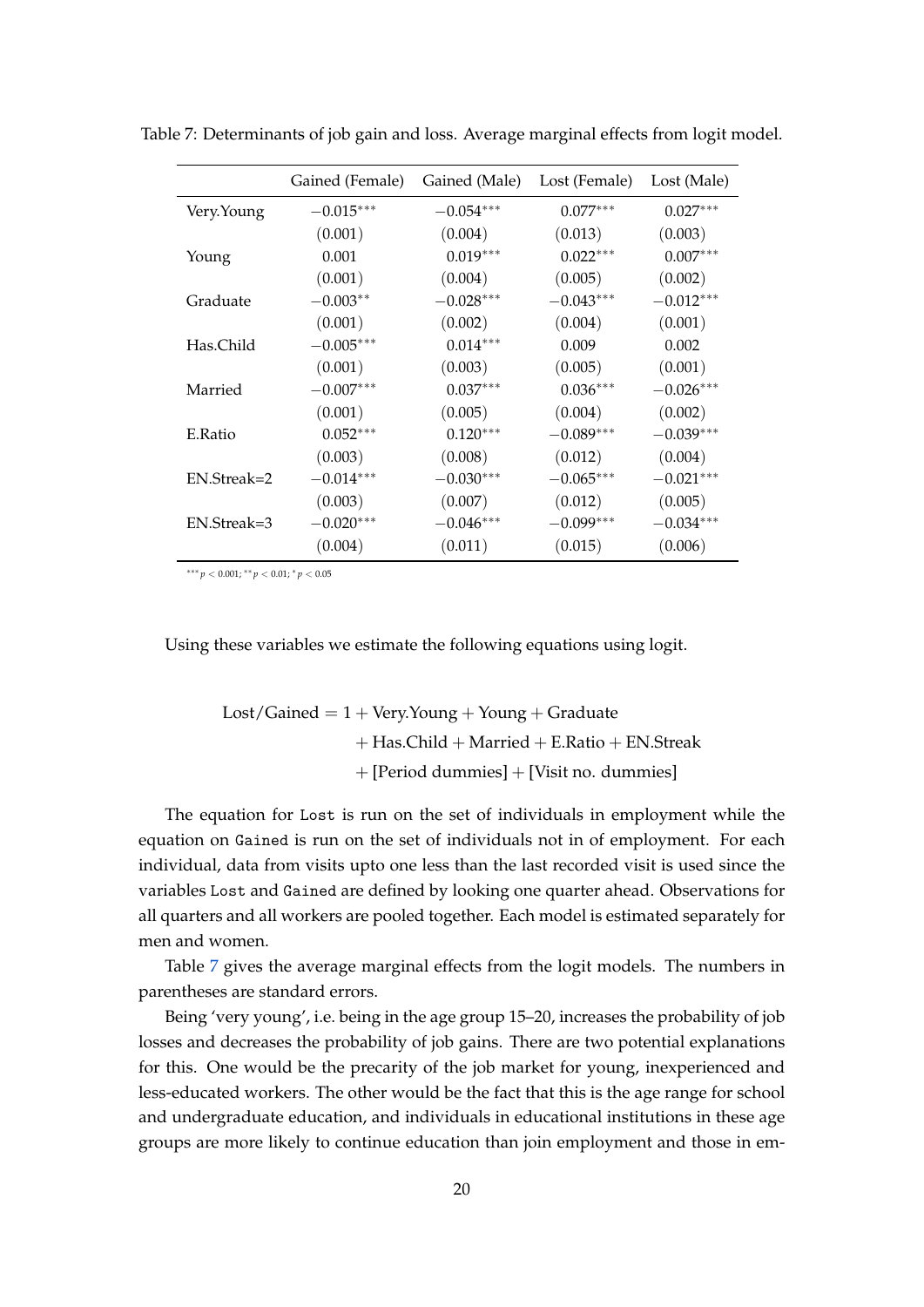ployment are likely to leave employment to continue their education. Indeed, in our sample, 81.1% of the 'very young' who are not in employment report attending educational institutions. Of those leaving employment in this age group, 27.55% report attending an educational institution in the next quarter. Thus education does have a role to play. However, even if the equations for Lost are restimated after dropping observations with employment to education transitions, being 'very young' still has a positive, significant effect, showing that precarity plays a role too.

For the young, i.e. the age group 21–30, the probabilities for both job loss and job gain are higher than the baseline. In this age group the outcomes for men and women diverge significantly. The additional loss probability for women is now more than three times that for men. The additional gain probability is positive and significant for men and very small and statistically insignificant for women. In this age group while men are more likely to enter employment, presumably after completing their education, women are losing employment.

Being a graduate reduces the probability of both job loss and job gain for both men and women. This is presumably because those with graduate and higher degrees have a more secure work life. Those in employment are less likely to lose jobs, and those out of employment are there by choice and not because of unwanted job loss, and hence are less likely to move into employment.

Having a child in the family does not have a statistically significant effect on the probability of job loss. The effect on job gain is siginificant and in opposite directions for men and women: negative (though small in magnitude) for women and positive for men.

The effect of marriage too is quite different for men and women. Being married reduces the probability of job loss and increases the probability of job gain for men. For women it is the opposite: the probability of job loss goes up and that of job gain goes down.

Overall, the picture that emerges is that of a gender- and age-differentiated labour market with women and the young facing greater employment instability.

When it comes to work histories the EN. Streak variables are negative and significant in all regressions. To recall, these measure that number of consecutive prior quarter in which the individual has been in the same state as in the quarter of observation. Thus this variable has a different meaning in the Gained and Lost regressions. For the Gained equation, estimated on the sample of individuals not in employment, it is the number of consecutive prior quarters they have not been in employment. For the Lost equation, estimated for the sample of individuals in employment, it is the number of consecutive prior quarters they have been in employment. Thus the results show the existence of inertia in job market states. Prolonged periods of non-employment perpetuate non-employment and prolonged periods of employment perpetuate employment. The magnitude of the estimated effects is larger for streaks of length three compared with streaks of length two, showing that this inertia becomes stronger the longer the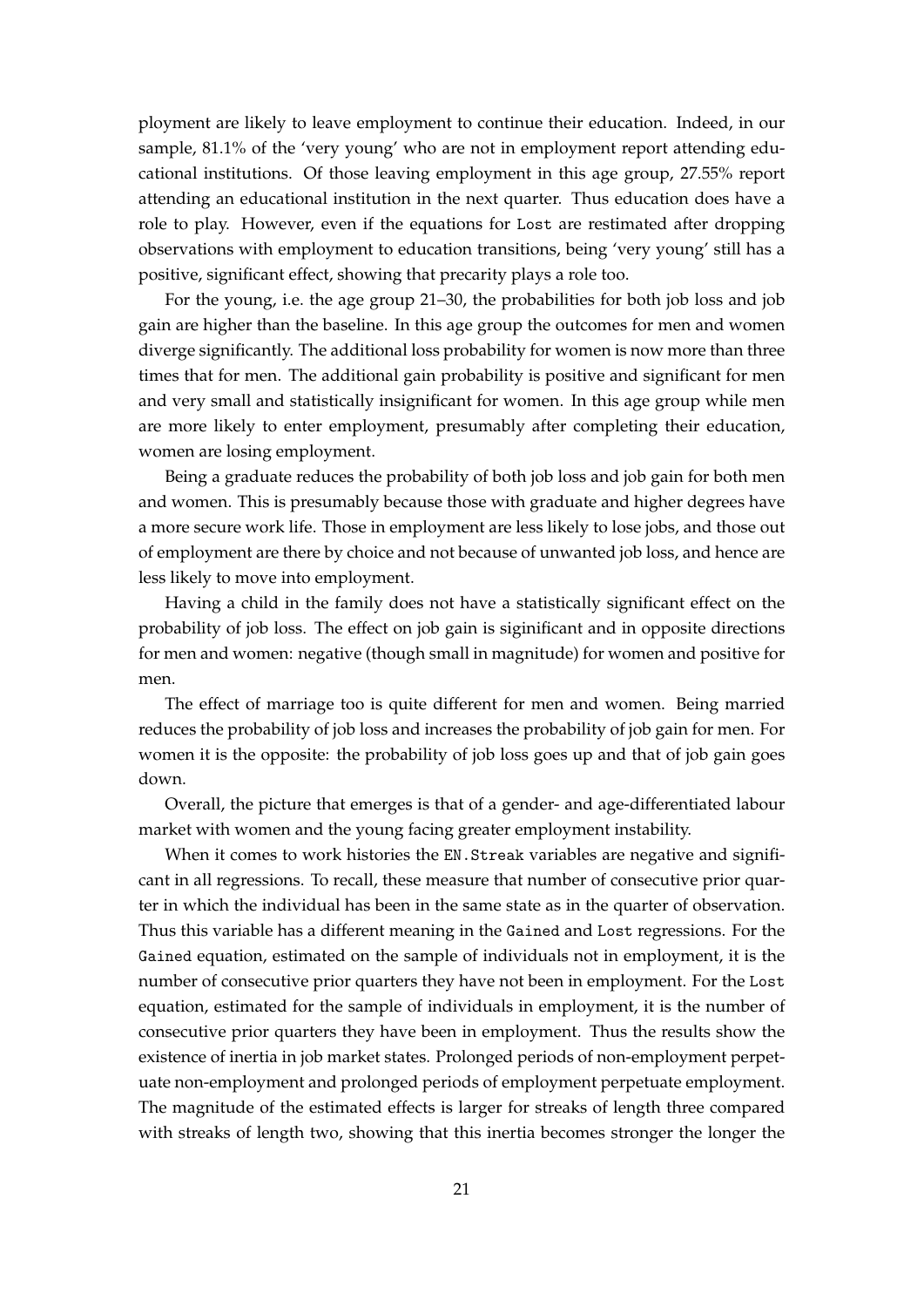worker is in employment or non-employment.

Even after controlling for the streak variables, the variable E.Ratio remains statistically and economically significant: negative in job loss regressions and positive in job gain regressions. Thus it is not only consecutive spans of employment and nonemployment which affect the probabilities of job gains and losses. Past occurrences of employment make getting back into employment more likely and getting out of employment less likely, even after controlling for the immediately prior history.

## **7 Conclusion**

This study reveals a rich world of micro-level transitions in the urban Indian labour market with a great degree of diversity across genders, industries and regions. It is hoped that as more data becomes available we will be able to better tease out the institutional factors underlying this diversity. Essential to that endeavour would be panel data on jobs from the firm side and the ability to match workers and employers. The introduction of PLFS gives us hope that Indian official data would expand to cover these aspects as well.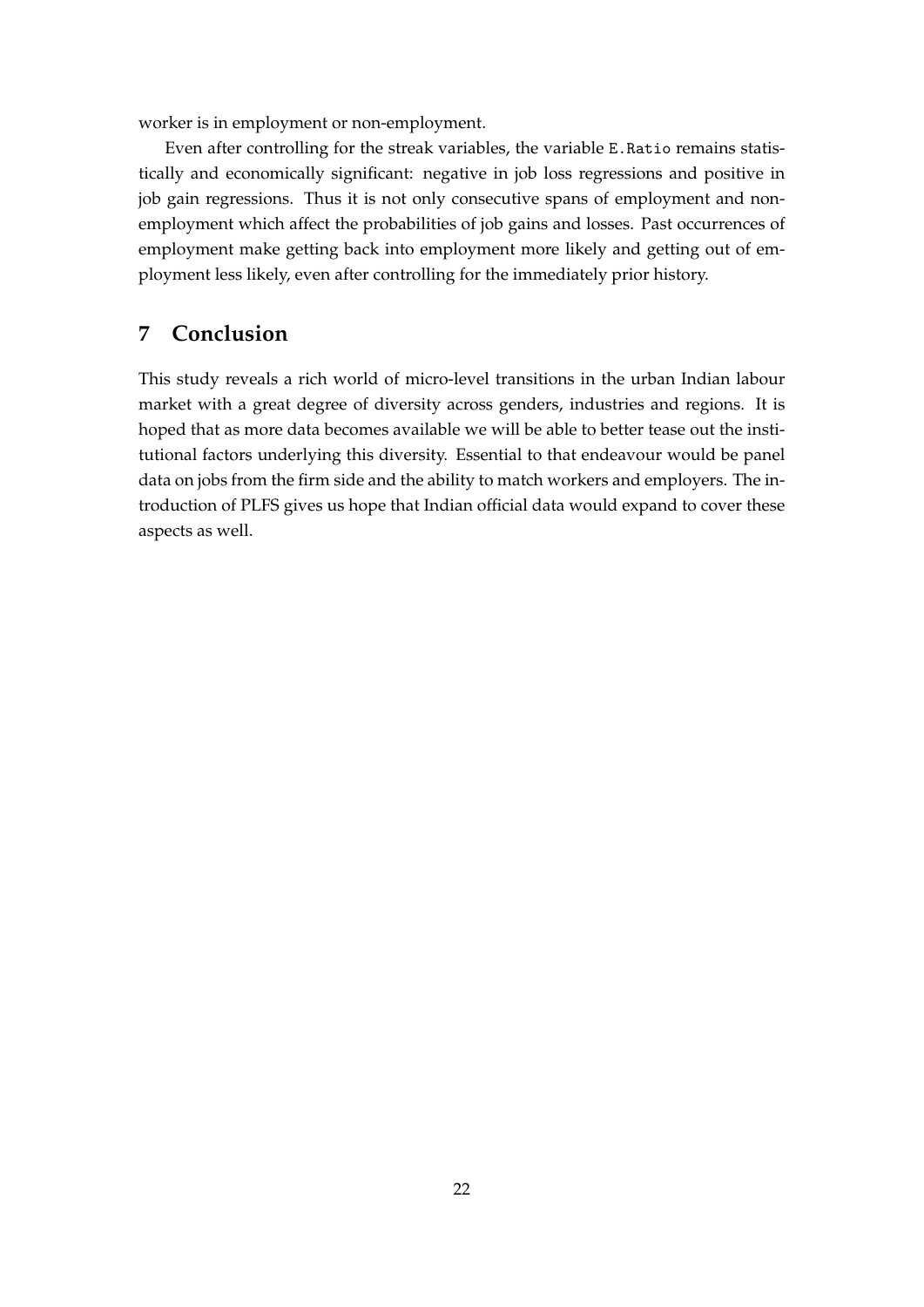### **References**

- <span id="page-22-11"></span>Abdul-Razak, S. and Sahoo, S. (2021). Using the rotational panel data from the Periodic Labour Force Survey: A cautionary tale. Available at SSRN.
- <span id="page-22-0"></span>Abowd, J. M. and Zellner, A. (1985). Estimating gross labor-force flows. *Journal of Business & Economic Statistics*, 3(3):254–283.
- <span id="page-22-8"></span>Ahn, H. J. and Hamilton, J. D. (2021). Measuring labor-force participation and the incidence and duration of unemployment. *Review of Economic Dynamics*.
- <span id="page-22-1"></span>Blanchard, O. J., Diamond, P., Hall, R. E., and Murphy, K. (1990). The cyclical behavior of the gross flows of US workers. *Brookings Papers on Economic Activity*, 1990(2):85– 155.
- <span id="page-22-13"></span>CSO (2008). National industrial classification (all economic activities). Central Statistical Organisation, Government of India.
- <span id="page-22-9"></span>Davis, S. J., Faberman, R. J., and Haltiwanger, J. (2006). The flow approach to labor markets: New data sources and micro-macro links. *Journal of Economic Perspectives*, 20(3):3–26.
- <span id="page-22-2"></span>Davis, S. J. and Haltiwanger, J. (1992). Gross job creation, gross job destruction, and employment reallocation. *The Quarterly Journal of Economics*, 107(3):819–863.
- <span id="page-22-3"></span>Davis, S. J., Haltiwanger, J. C., and Schuh, S. (1998). *Job Creation and Destruction*. The MIT Press.
- <span id="page-22-10"></span>Deshpande, A. and Singh, J. (2021). Dropping out, being pushed out or can't get in? decoding declining labour force participation of Indian women. Ashoka University Economics Discussion Paper 65.
- <span id="page-22-6"></span>Elsby, M. W., Hobijn, B., and Şahin, A. (2013). Unemployment dynamics in the OECD. *Review of Economics and Statistics*, 95(2):530–548.
- <span id="page-22-12"></span>Feng, S. and Hu, Y. (2013). Misclassification errors and the underestimation of the US unemployment rate. *American Economic Review*, 103(2):1054–70.
- <span id="page-22-5"></span>Fujita, S. and Ramey, G. (2009). The cyclicality of separation and job finding rates. *International Economic Review*, 50(2):415–430.
- <span id="page-22-4"></span>Hall, R. E. (2005). Job loss, job finding, and unemployment in the US economy over the past fifty years. *NBER Macroeconomics Annual*, 20:101–137.
- <span id="page-22-7"></span>Hall, R. E. and Kudlyak, M. (2019). Job-finding and job-losing: A comprehensive model of heterogeneous individual labor-market dynamics. National Bureau of Economic Research, Working Paper No. 25625.